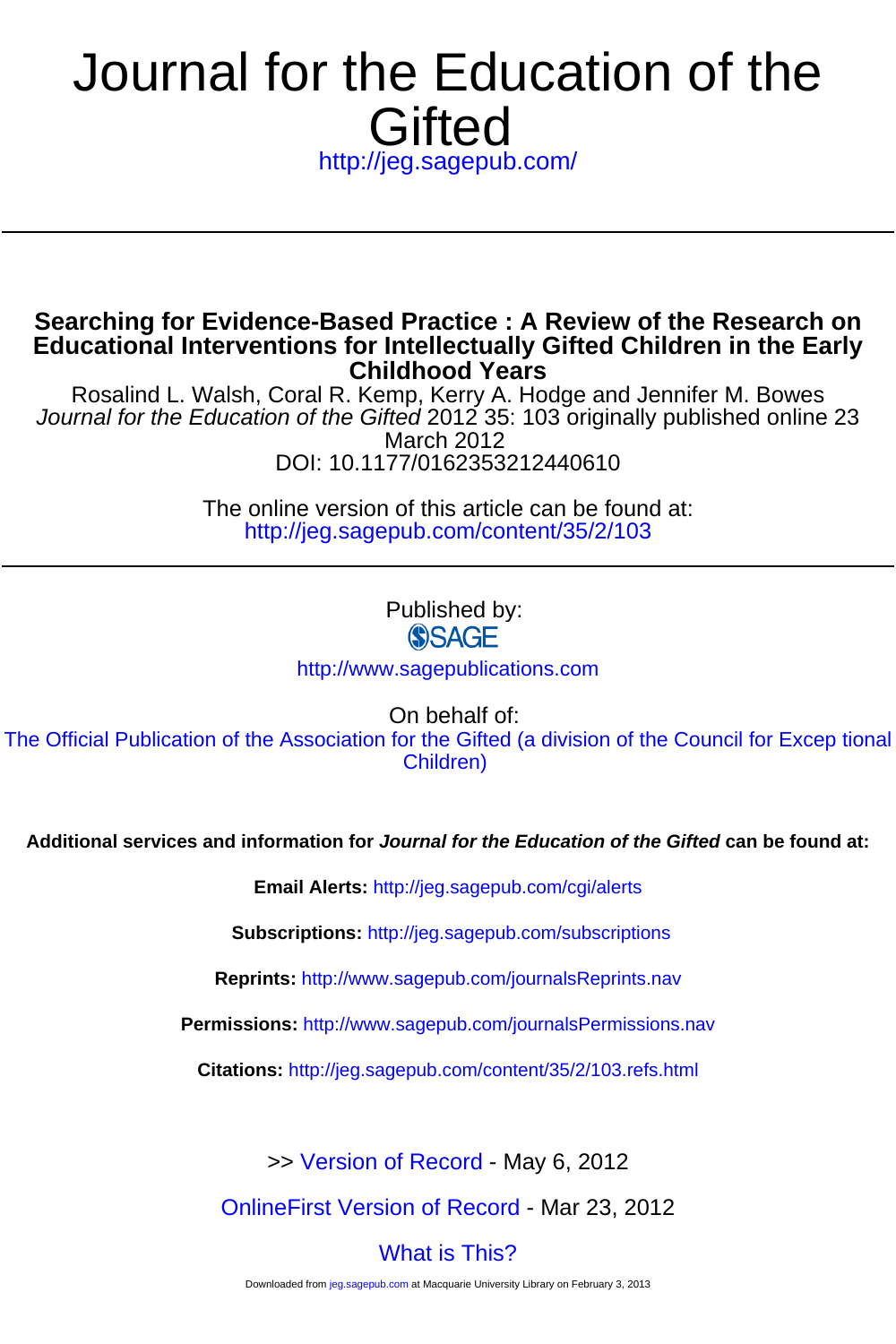**Searching for Evidence-Based Practice: A Review of the Research on Educational Interventions for Intellectually Gifted Children in the Early Childhood Years**

Journal for the Education of the Gifted 35(2) 103–128 © The Author(s) 2012 Reprints and permission: sagepub.com/journalsPermissions.nav DOI: 10.1177/0162353212440610 http://jeg.sagepub.com



# $\mathsf{R}\mathsf{osalind}\ \mathsf{L}.\mathsf{Walsh}^{\mathsf{I}},\mathsf{Coral}\ \mathsf{R}.\mathsf{Kemp}^{\mathsf{I}},\mathsf{Kerry}\ \mathsf{A}.\mathsf{Hodge}^{\mathsf{I}},$ and Jennifer M. Bowes<sup>1</sup>

## **Abstract**

A search of the literature from the past 30 years reveals that there is a dearth of research surrounding effective interventions for intellectually gifted children in the early childhood years. The findings of 11 empirical studies of educational provisions for young gifted children were located and the methodological rigor of the studies examined. Aspects problematic to research with young gifted children are discussed, including issues relating to sample sizes, definitions of giftedness, difficulties in conducting experimental studies, finding appropriate standardized measures for use with gifted children, and measurement of program outcomes. Suggestions are made for strengthening future research in the field of early childhood gifted education.

## **Keywords**

gifted education, early childhood, evidence-based practice, educational interventions

Young gifted children have been described as one of the most underserved groups in education (Barbour & Shaklee, 1998; Chamberlin, Buchanan, & Vercimak, 2007; Jolly & Kettler, 2008; Karnes & Johnson, 1987a; Karnes, Shwedel, & Linnemeyer,

1 Macquarie University, Australia

**Corresponding Author:** Rosalind L. Walsh, Children and Families Research Centre, Institute of Early Childhood, Macquarie University, Sydney, New South Wales 2109, Australia Email: rosalind.walsh.mq@gmail.com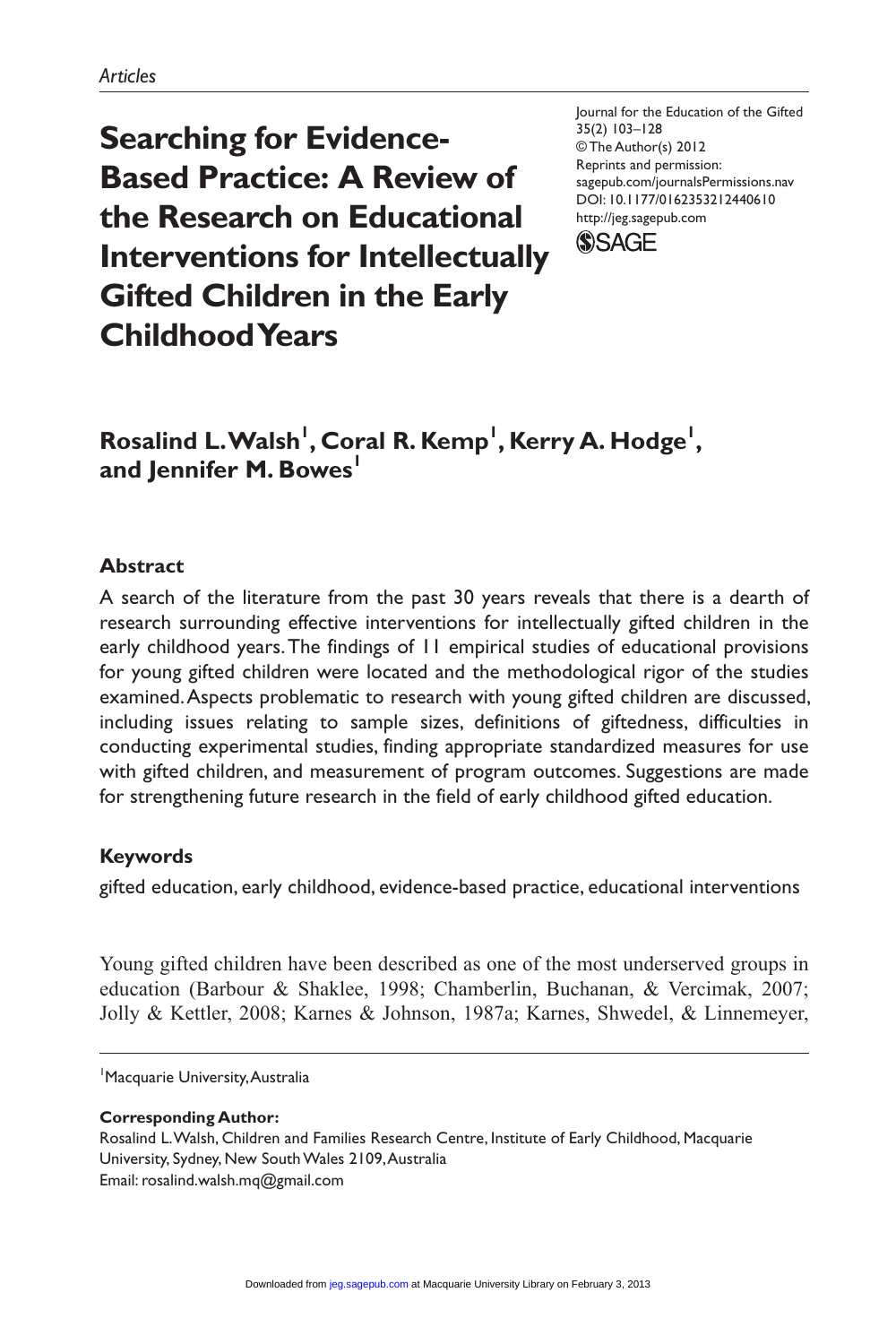1982; Koshy & Robinson, 2006; N. M. Robinson, 2000, 2008). While there appears to be consensus that these children can be identified in the early years (N. M. Robinson, 2008; N. M. Robinson, Abbott, Berninger, Busse, & Mukhopadhyay, 1997; Smutny, 1999) and that they need to have access to a curriculum that meets their unique learning characteristics (Maker, 1986; Maker & Schiever, 2005; N. M. Robinson, Reis, Neihart, & Moon, 2002), there has been very little research to date that addresses the types of educational interventions that are most successful with young gifted children (Jolly & Kettler, 2008; N. M. Robinson, 2000, 2008). The research that has been conducted with this group has focused mainly on their identification rather than on the teaching techniques that are most effective to develop and nurture their talents (Meador, 1994; N. M. Robinson, 2000).

The purpose of this article is to examine the research on effective educational provisions for gifted children in the early childhood years. An analysis of the methodological rigor of the research conducted with these children seeks to determine which educational interventions have a solid evidence base for their effectiveness with young gifted children. In their book *Best practices in gifted education: An evidence-based guide,* A. Robinson, Shore, and Enerson (2007) highlighted the urgent need for educators and parents to have access to, and knowledge of, the practices in gifted education that have a firm research base. Yet, despite calling for early identification of giftedness, they described few educational practices related specifically to gifted children in the early years.

Previous reviews of research on gifted education have reported a dearth of empirical studies (Johnsen & Ryser, 1996; Jolly & Kettler, 2008; White, Fletcher-Campbell, & Ridley, 2003; Ziegler & Raul, 2000), particularly in the early childhood years. In a review of gifted education research articles published between 1994 and 2003, Jolly and Kettler (2008) found that only 5.5% were experimental or quasiexperimental studies, with the majority of studies (83.6%) presenting descriptions of educational approaches with no supporting efficacy data. In that review, only 1.75% of the studies addressed children in the preschool years. Similarly, Johnsen and Ryser (1996) found only 39 references in the period 1989 to 1996 that examined the effectiveness of educational practices with gifted students in general education settings. Of these, only 39% reported using experimental or quasiexperimental methodology.

Jolly and Kettler (2008) concluded that for practice in gifted education to improve, a shift was needed in the research base from merely describing giftedness to evaluating and verifying the most effective practices. White et al. (2003) stated that the lack of evidence-based practice and policy in gifted education and the scarcity of empirical studies meant the majority of literature reflected practitioner experience only. They acknowledged that while practitioner experience was useful, the absence of empirical research meant there was a danger that the field would be dominated by the ideas of an influential few, become self-perpetuating, and not consider other possible educational options.

Current practice in early childhood gifted education suggests that educational interventions that should be successful with young gifted children include enrichment, the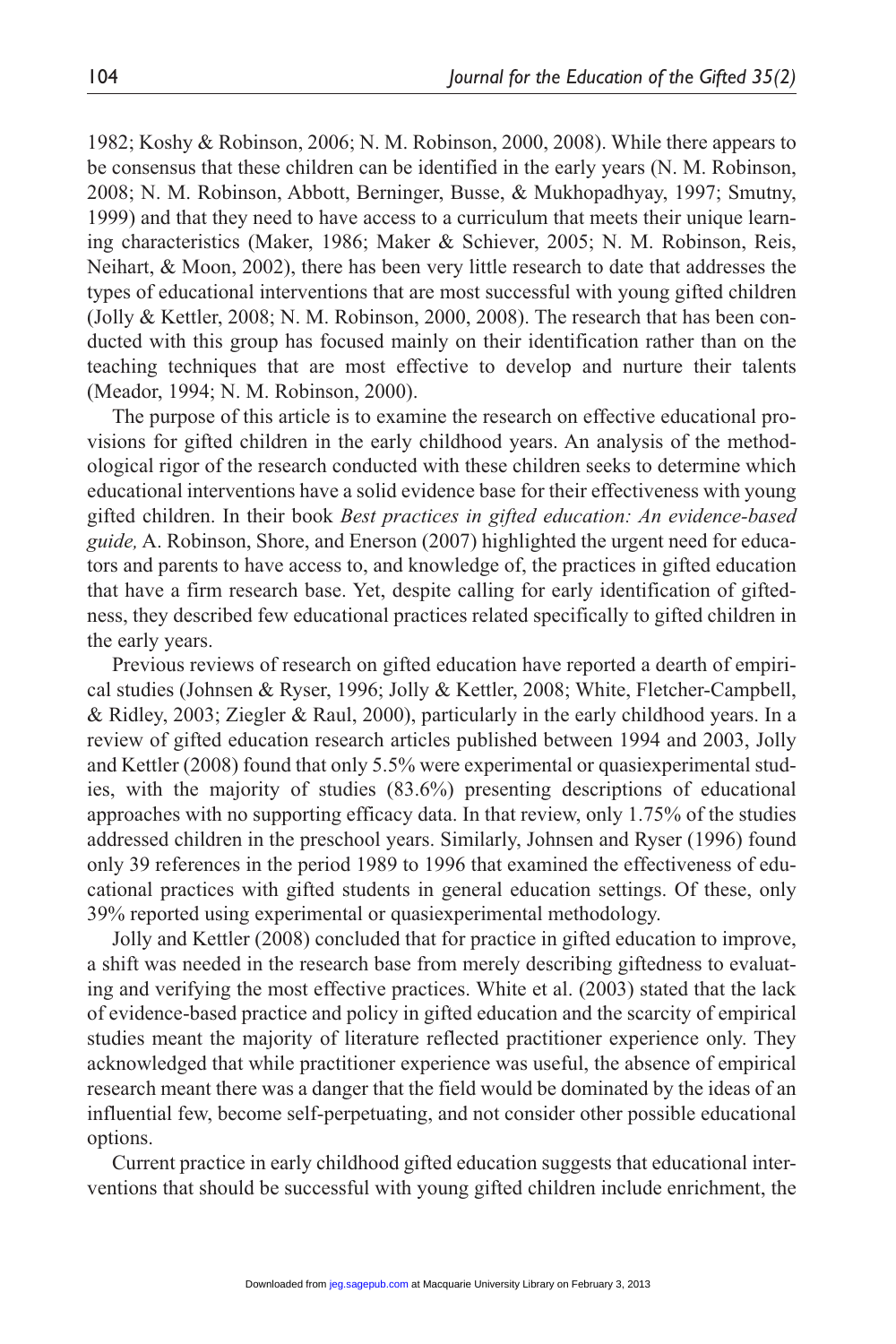process of broadening the curriculum options offered to these children; acceleration, including the presentation of intellectually demanding material at an earlier age and/or early entry to formal school; and ability grouping, that is, placing children of similar intellectual ability together for both instructional and socio-affective purposes. The current state of early childhood education would suggest that there are many opportunities for those working in the fields of gifted education and early childhood to collaborate constructively to deliver these types of interventions to young gifted children (Walsh, Hodge, Bowes, & Kemp, 2010).

In this article, an overview of studies of interventions undertaken with gifted children in early childhood is presented, and the strengths and limitations of their research designs are identified. Such a critique is needed because increasing calls for evidencebased educational practice mean those working with young gifted children should be able to justify their programs with reference to research that demonstrates program effectiveness. Educators and policy makers also need to be able to make informed judgments about the rigor and credibility of research pertaining to young gifted children. Often research can be found to support diametrically opposed points of view on a particular intervention, for example, research relating to the ability grouping of children, and only careful examination of research methodology can determine possible flaws in the research. To date, there have been no reviews focusing exclusively on educational interventions for gifted children in the early childhood years.

## **Method**

#### *Search Procedures*

Database searches of ERIC (Educational Resources Information Center) and PsycInfo (the American Psychological Association database) were carried out using the descriptors *gifted, talented, high ability*; *early childhood, preschool, kindergarten, prior-to-school*; and *training, instruction, teaching*, and *intervention*. In addition, manual searches of the principal international journals in gifted education—*Gifted Child Quarterly (GCQ), Journal for the Education of the Gifted (JEG)*, and *Roeper Review (RR)*—were undertaken.

### *Selection Criteria*

For inclusion in this review, a publication had to meet certain criteria. First, it had to be a primary research paper published in a peer-reviewed journal over the past 30 years. The use of peer-reviewed articles increased the likelihood of quality research being selected. It was decided to include publications as far back as 30 years as there were few recent articles.

Second, the reported research had to have a focus on children in the early years prior to school and those in the first year of formal schooling. Studies for which the upper age range exceeded 6 years were not included, with the exception of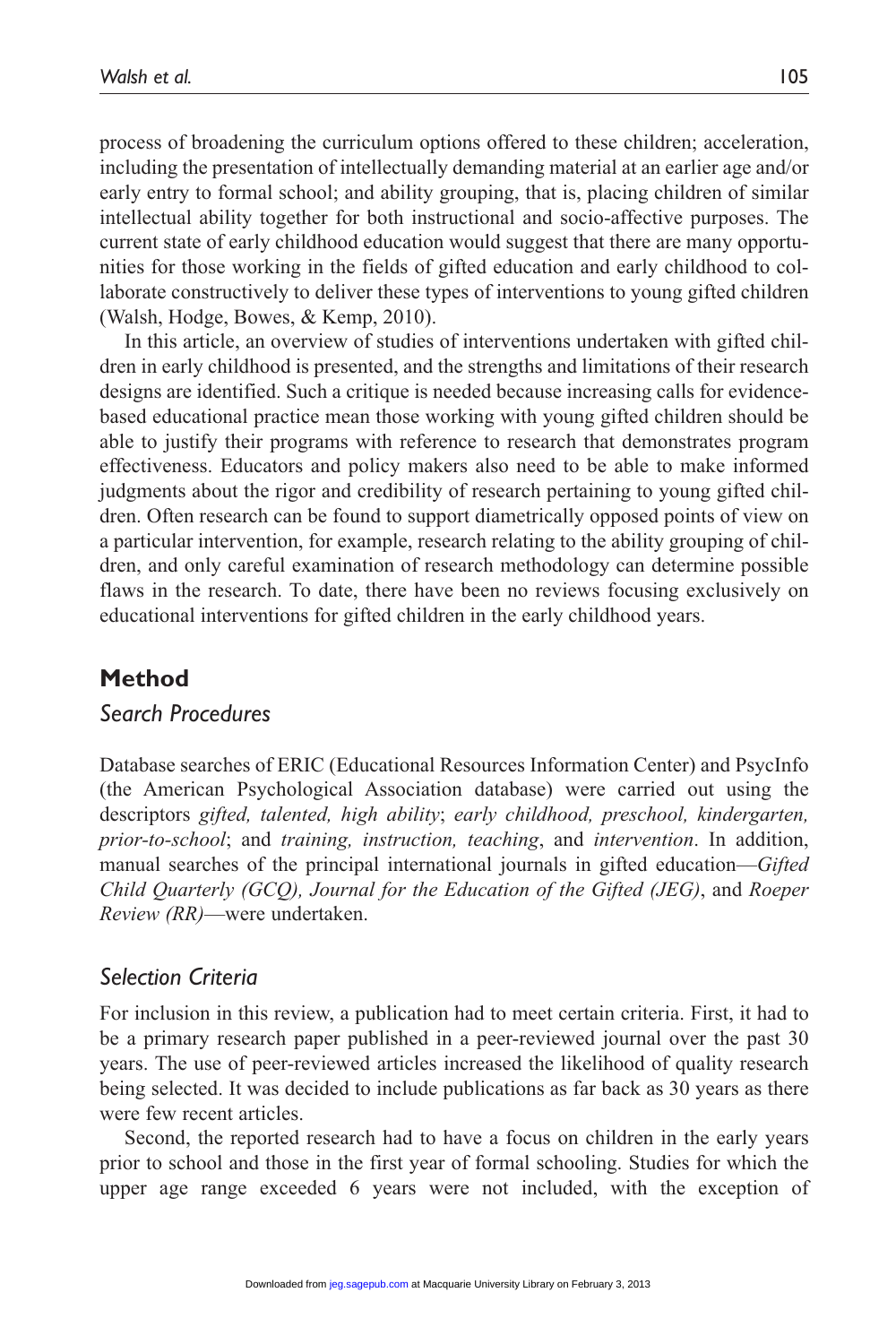longitudinal research following up on early childhood interventions. This was to ensure that issues pertinent to conducting research with young gifted children were addressed.

Third, the study had to include efficacy or effectiveness data on the educational intervention used with gifted children. Papers that described interesting and potentially effective interventions but provided no effectiveness data (e.g., Coates, Thompson, & Shimmin, 2008; Diezmann & English, 2001; Diezmann & Watters, 1997; Hensel, 1991; Hertzog, Klein, & Katz, 1999; Morgan, 2007; Rosenbusch & Draper, 1985) were excluded.

In all, 11 studies were located that met the specified criteria (see Table 1 for publication details and details relating to the participants, interventions, intervention outcomes, and major findings). These studies are marked with an asterisk in the reference list.

#### *Overview of the Studies*

The selected studies reported a wide variety of interventions (see Table 1). Some studies provided instruction in a specific subject area such as mathematics (N. M. Robinson et al., 1997), synectics (Meador, 1994), and analogies (Castillo, 1998). Others employed programmatic and ability grouping interventions such as a full-time or part-time, self-contained preschool program (Karnes & Johnson, 1987a, 1987b; Karnes, Shwedel, & Lewis, 1983a, 1983b; VanTassel-Baska, Schuler, & Lipschutz, 1982) or early entry to elementary school (Gagné & Gagnier, 2004; Obrzut, Nelson, & Obrzut, 1984).

A total of 10 studies were conducted in the United States and 1 in Canada. The studies ranged in length from 20-min interventions (Castillo, 1998) to full-time self-contained classes for gifted preschoolers over a period of 2 years (Karnes & Johnson, 1987a) to longitudinal studies of early entry to school over 4 years (Obrzut et al., 1984).

All studies included children in the early childhood age range (see Table 1). In all, six of the studies involved children in prior-to-school settings. A wide variety of measures was employed to assess giftedness (see selection criteria in Table 2). These included IQ testing, other forms of norm-referenced ability and achievement testing, and parent and teacher nomination. Studies varied greatly in the instruments used and the score/level at which a child was considered to be gifted. Castillo (1998) did not report selection criteria and indicated that a sample already designated as gifted by the school had been used.

Sample sizes ranged from 14 children (VanTassel-Baska et al., 1982) to 1,821 children (Gagné & Gagnier, 2004) as presented in Table 2. Only two studies (Castillo, 1998; N. M. Robinson et al., 1997) reported using some form of random sampling.

A myriad of instruments was used to measure dependent variables (see Table 1). These included traditional IQ tests, such as the Stanford–Binet IV (Thorndike, Hagen, & Sattler, 1986); tests of creativity and divergent thinking, such as the Torrance Test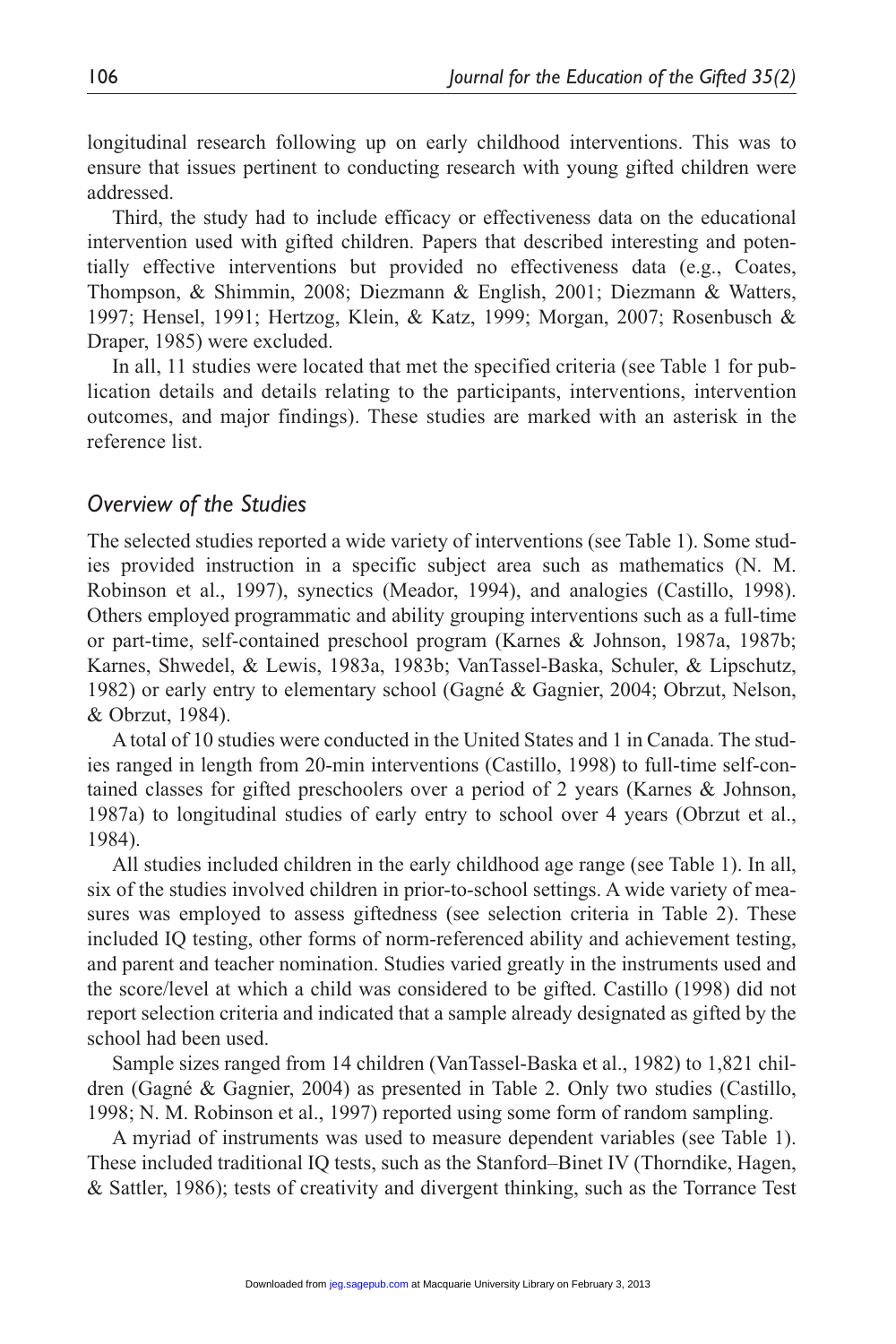| Table 1. Selected Features of Studies Included in the Review     |                    |                                                 |                                                                                         |                                                                                                                  |                                                                                                                                                                                                                                                                                                    |
|------------------------------------------------------------------|--------------------|-------------------------------------------------|-----------------------------------------------------------------------------------------|------------------------------------------------------------------------------------------------------------------|----------------------------------------------------------------------------------------------------------------------------------------------------------------------------------------------------------------------------------------------------------------------------------------------------|
| Author/s and journal                                             | children<br>Age of | intervention<br>Focus of                        | Dependent<br>variables                                                                  | Measures                                                                                                         | Major findings                                                                                                                                                                                                                                                                                     |
| Roeper Review<br>Castillo (1998)                                 | 5-6 years          | Analogies                                       | and metaphor<br>interpretation<br>explanation,<br>justification,<br>response<br>Analogy | response justification, and<br>metaphor interpretation<br>Author-devised tests of<br>analogy explanation,        | Analogy training intervention<br>children's understanding of<br>significantly improved<br>metaphors                                                                                                                                                                                                |
| Gagné and Gagnier<br>Roeper Review<br>(2004)                     | and Grade 2        | Kindergarten Early entry to<br>school           | and academic<br>Socio-affective<br>achievement<br>adjustment                            | based on problem behaviors<br>author-devised instrument<br>identified by Quay (1979)<br>Teacher ranking using an | achievement. Semiqualitative<br>teachers judged a significant<br>regularly admitted students<br>social integration, academic<br>between early entrants and<br>on measures of conduct,<br>No substantial differences<br>proportion of the early<br>maturity, and academic<br>analysis revealed that |
| Education of the<br>Hanninen (1984)<br>Journal for the<br>Gifted | 3-5 years          | and curriculum<br>assessment<br>Concept<br>plan | Creativity                                                                              | PIAT, Torrance Test of<br>Creativity (TTC)                                                                       | entrants to have adjustment<br>Mathematics and Reading<br>Significant results in PIAT<br>preschool participants<br>creativity, fluency, and<br>originality scores for<br>category of General<br>Information but not<br>Recognition. Higher<br>difficulties                                         |

*(continued)*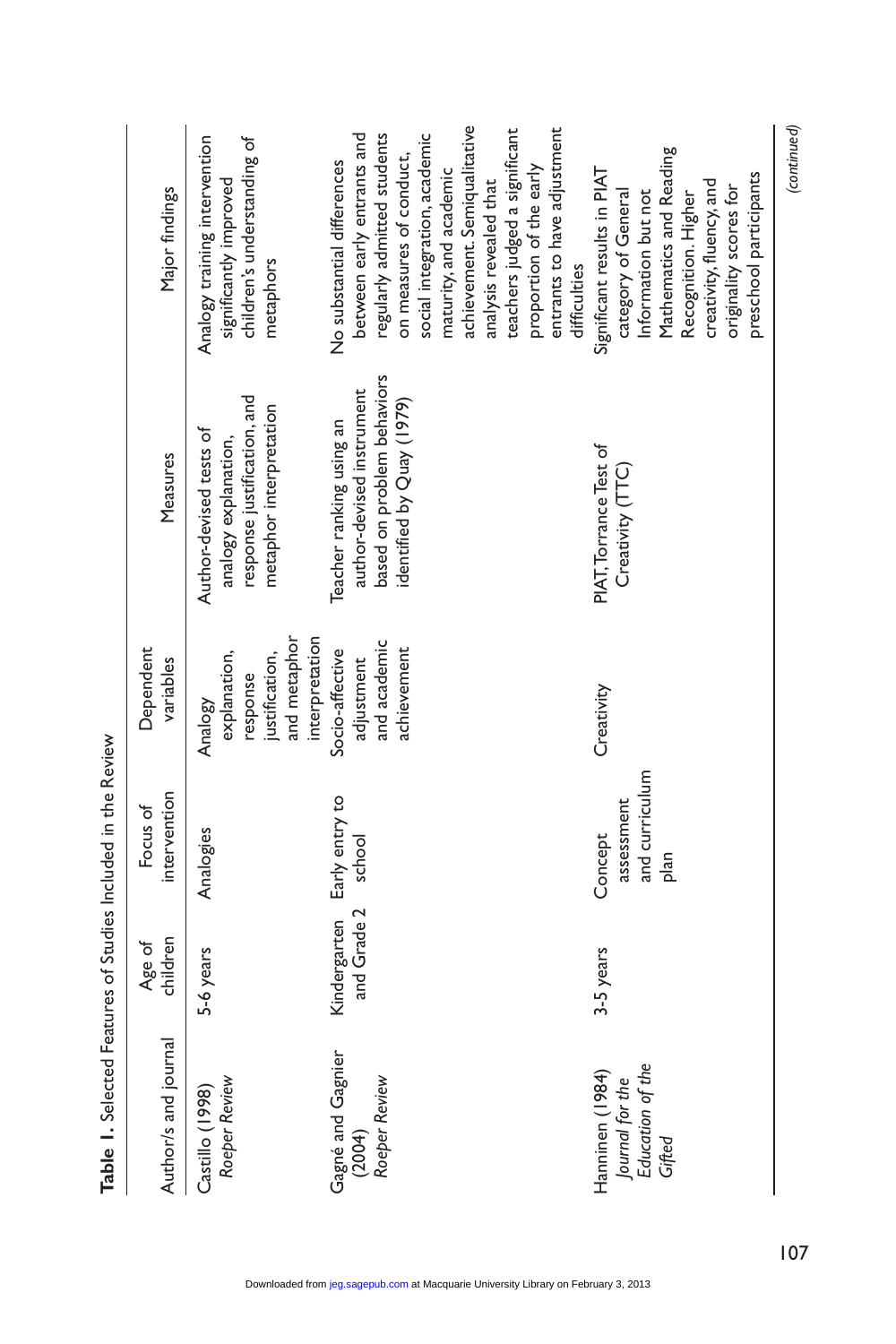| Table 1. (continued)                                                                   |                                                                          |                                                                                                                               |                            |                                                                                                                                                                                                                                                                                                               |                                                                                                                                                                                                                                                                                                                                           |
|----------------------------------------------------------------------------------------|--------------------------------------------------------------------------|-------------------------------------------------------------------------------------------------------------------------------|----------------------------|---------------------------------------------------------------------------------------------------------------------------------------------------------------------------------------------------------------------------------------------------------------------------------------------------------------|-------------------------------------------------------------------------------------------------------------------------------------------------------------------------------------------------------------------------------------------------------------------------------------------------------------------------------------------|
| Author/s and journal                                                                   | children<br>Age of                                                       | intervention<br>Focus of                                                                                                      | Dependent<br>variables     | Measures                                                                                                                                                                                                                                                                                                      | Major findings                                                                                                                                                                                                                                                                                                                            |
| Karnes and Johnson<br><b>Gifted Child</b><br>Quarterly<br>(1987b)                      | were in the<br>year prior<br>Not stated,<br>to school<br>children<br>but | <b>BOHST</b>                                                                                                                  | Creativity                 | Kaufman, 1982; Magic Circle,<br>Inventory (Milchus, Farrah, &<br>Thinking Creatively in Action<br>and Movement (Torrance,<br>Face Recognition, Gestalt<br>1981), four subtests from<br>Vocabulary) and the Self-<br>Concept and Motivation<br>Closure, and Expressive<br>the K-ABC (Kaufman &<br>Reitz, 1967) | classes more positively than<br>comparison group teachers<br>children in the intervention<br>groups. Biggest gains made<br>gifted. Intervention group<br>teachers described their<br>part of the intervention<br>identified as potentially<br>by children who were<br>Better performance for<br>than for comparison<br>group but were not |
| Karnes and Johnson<br>Education of the<br>Journal for the<br>(1987a)<br>Gifted         | 3-5 years                                                                | British Infant<br>School open<br>SOI and the<br>Full-time self-<br>framework<br>using<br>Guilford's<br>preschool<br>contained | mathematics<br>Reading and | Achievement and Education<br>1985). Teacher and parent<br>Research Associates Inc,<br>Abilities Series (Science<br>report                                                                                                                                                                                     | children involved in each<br>Measurable gains for the<br>program                                                                                                                                                                                                                                                                          |
| Karnes, Shwedel, and<br>Education of the<br>Lewis (1983a)<br>Journal for the<br>Gifted | Preschool age<br>up at<br>K-Grade 4)<br>(followed                        | RAPYHT                                                                                                                        | mathematics<br>Reading and | achievement tests, teacher<br>Standardized national<br>survey                                                                                                                                                                                                                                                 | On all measures, the RAPYHT<br>superior to their regular<br>children were rated as<br>classmates, except for<br>willingness to try new<br>activities                                                                                                                                                                                      |
|                                                                                        |                                                                          |                                                                                                                               |                            |                                                                                                                                                                                                                                                                                                               | (continued)                                                                                                                                                                                                                                                                                                                               |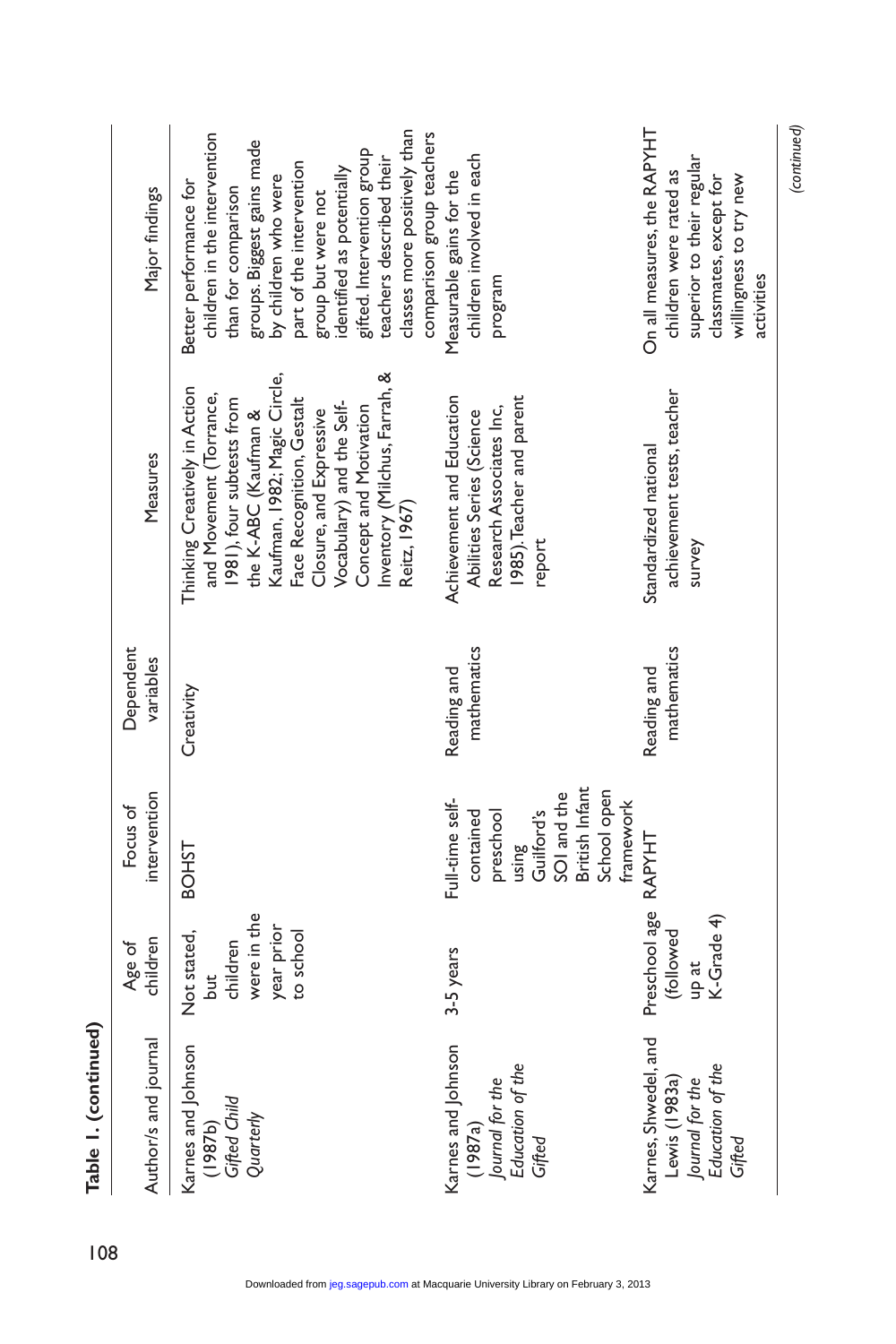| Table 1. (continued)                                           |                                                                         |                          |                                                                                     |                                                                                                                                                                                                                            |                                                                                                                                                                                                                                                                                                                                                                                                                                   |
|----------------------------------------------------------------|-------------------------------------------------------------------------|--------------------------|-------------------------------------------------------------------------------------|----------------------------------------------------------------------------------------------------------------------------------------------------------------------------------------------------------------------------|-----------------------------------------------------------------------------------------------------------------------------------------------------------------------------------------------------------------------------------------------------------------------------------------------------------------------------------------------------------------------------------------------------------------------------------|
| Author/s and journal                                           | children<br>Age of                                                      | intervention<br>Focus of | Dependent<br>variables                                                              | Measures                                                                                                                                                                                                                   | Major findings                                                                                                                                                                                                                                                                                                                                                                                                                    |
| Exceptional Children<br>Karnes, Shwedel, and<br>Lewis (1983b)  | $M = 4.4$ years RAPYHT<br>(nongifted)<br>$M = 4.3$<br>(gifted)<br>years |                          | task persistence<br>creativity, and<br>self-concept,<br>functioning,<br>Talent area | Talent Assessment Checklist<br>(Karnes, Brown, Shwedel, &<br>1973), Thinking Creatively<br>in Action and Movement<br>Crackers (Adkins & Ballif,<br>(Torrance, 1981), and the<br>Two subtests from Animal<br>Svoboda, 1980) | children performed higher<br>without the intervention<br>than would be expected<br>Treatment group of gifted                                                                                                                                                                                                                                                                                                                      |
| Education of the<br>Journal for the<br>Meador (1994)<br>Gifted | $M = 5.7$ years Synectics                                               |                          | Creativity, self-<br>concept, and<br>verbal skills                                  | TTCT, MZSCS, and PPVT                                                                                                                                                                                                      | Experimental groups scored<br>groups on PPVT or MZSCS.<br>No significant differences for<br>better than control groups<br>indicating that training had<br>experimental and control<br>on TTCT, indicating that<br>thinking. No differences<br>a similar effect on both<br>statistically significantly<br>and nongifted children,<br>had improved creative<br>found between gifted<br>training in synectics<br>sdnoJ $\frac{2}{3}$ |

Downloaded from [jeg.sagepub.com](http://jeg.sagepub.com/) at Macquarie University Library on February 3, 2013

109

*(continued)*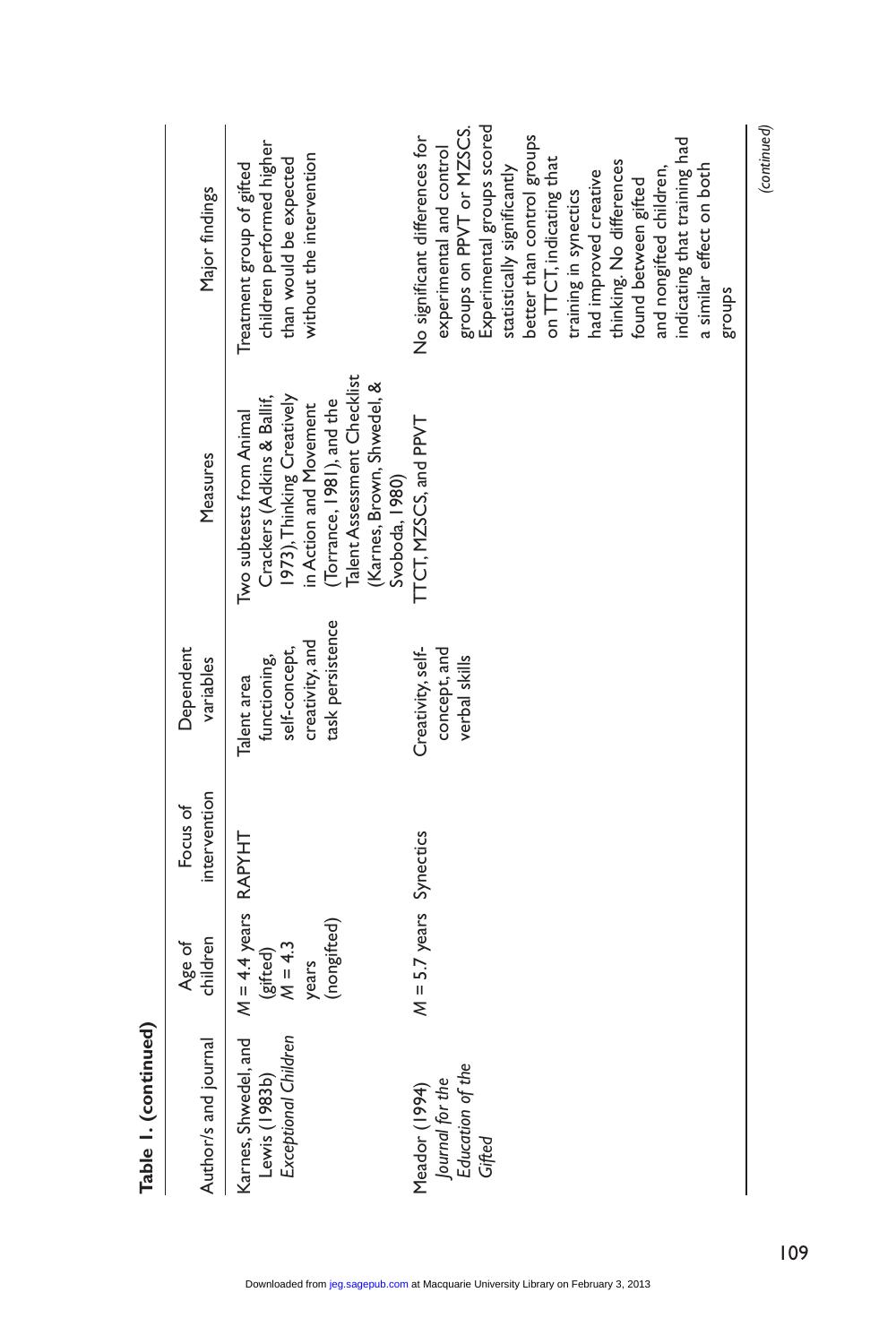| Table 1. (continued)                                                                                       |                                                            |                           |                                                                                               |                                                                                                                                                                                                                                                                                                                                                                                                                       |                                                                                                                                                                                                                                                                                                                                                                              |
|------------------------------------------------------------------------------------------------------------|------------------------------------------------------------|---------------------------|-----------------------------------------------------------------------------------------------|-----------------------------------------------------------------------------------------------------------------------------------------------------------------------------------------------------------------------------------------------------------------------------------------------------------------------------------------------------------------------------------------------------------------------|------------------------------------------------------------------------------------------------------------------------------------------------------------------------------------------------------------------------------------------------------------------------------------------------------------------------------------------------------------------------------|
| Author/s and journal                                                                                       | children<br>Age of                                         | intervention<br>Focus of  | Dependent<br>variables                                                                        | Measures                                                                                                                                                                                                                                                                                                                                                                                                              | Major findings                                                                                                                                                                                                                                                                                                                                                               |
| Obrzut, Nelson, and<br>Psychology in the<br>Obrzut (1984)<br>Schools                                       | entry to<br>years at<br>school<br>$4.8 - 5.11$             | Early entry to<br>school  | mathematics)<br>achievement<br>adjustment<br>and school<br>(reading,<br>spelling,<br>Academic | WRAT, school records, health<br>records, Parent-Teacher<br>Academic Sentiment<br>Questionnaire, and<br>interviews                                                                                                                                                                                                                                                                                                     | in the first 4 years of school,<br>measures of social maturity.<br>entrants had been retained<br>as compared with only 2%<br>spelling, and mathematics.<br>No significant differences<br>of regular entry children<br>between the groups on<br>In all, 28% of the early<br>significantly better on<br>Children admitted early<br>to school performed<br>measures of reading, |
| Abbott, Berninger,<br>Mukhopadhyay<br>N. M. Robinson,<br>Gifted Child<br>Busse, and<br>Quarterly<br>(1997) | years (over<br>2 years of<br>$M = 5.5 - 8.0$<br>the study) | enrichment<br>Mathematics | reasoning and<br>mathematical<br>Visual-spatial<br>ability                                    | Solving Subtests), Woodcock-<br>Matrices subtests), Key Math<br>Vocabulary, Comprehension,<br>Test, Number Knowledge<br>Test-Revised (Calculation<br>Stanford-Binet IV (Number<br>Test-Revised (Geometry,<br>Subtest), Word Problems<br>Test, Counting Span Test,<br>Memory for Sentences,<br>Visual Spatial Span Test<br>Numeration, Problem<br>Johnson Achievement<br>Pattern Analysis and<br>Series, Quantitative, | the end of the intervention<br>correlation between verbal<br>and quantitative factors at<br>well as significantly higher<br>intervention group in the<br>Higher mean score for the<br>quantitative domain, as                                                                                                                                                                |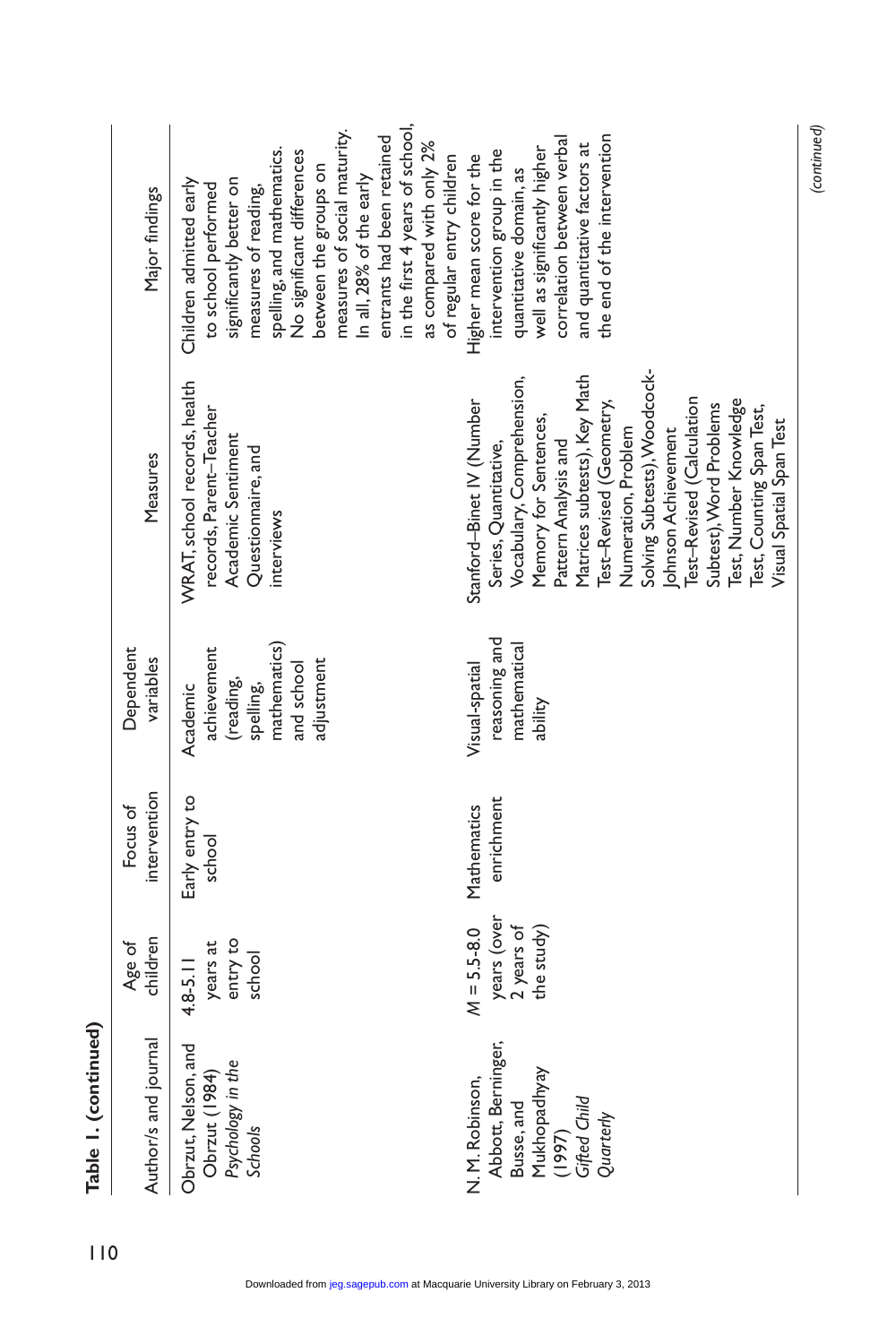Table 1. (continued) **Table 1. (continued)**

| Author/s and journal                                                                                   | children<br>Age of    | intervention<br>Focus of              | Dependent<br>variables                                 | Measures                                      | Major findings                                                                                                                                                                                                                                                                                                                     |
|--------------------------------------------------------------------------------------------------------|-----------------------|---------------------------------------|--------------------------------------------------------|-----------------------------------------------|------------------------------------------------------------------------------------------------------------------------------------------------------------------------------------------------------------------------------------------------------------------------------------------------------------------------------------|
| Lipschutz (1982)<br>Education of the<br>Van Tassel-Baska,<br>Journal for the<br>Schuler, and<br>Gifted | $4.1 - 4.10$<br>years | Individualized<br>academic<br>program | and reading,<br>Mathematics<br>vocabulary<br>receptive | WRAT, PPVT, Raven's CPM,<br>Parent Interviews | scores by I year or more<br>or above on Raven's CPM<br>points or more (64%).<br>Scores at 80th percentile<br>Increases in WRAT subtest<br>(64%). Parents' narrative<br>student attitudes (100%)<br>development of positive<br>math). Increase in PPVT<br>(35% in reading, 85% in<br>score by 10 percentile<br>evaluation indicated |

Structure of the Intellect: RAPYHT = Retrieval and Acceleration of Promising Young Handicapped and Talented: MZSCS = Martinek-Zaichkowsky Self-Concept<br>Scale: PPVT = Peabody Picture Vocabulary Test; WRAT = Wide Range Achiev Structure of the Intellect; RAPYHT = Retrieval and Acceleration of Promising Young Handicapped and Talented; MZSCS = Martinek-Zaichkowsky Self-Concept Note: PIAT = Peabody Individual Achievement Test; BOHST = Bringing Out Head Start Talents; K-ABC = Kaufman Assessment Battery for Children; SOI = Note: PIAT = Peabody Individual Achievement Test; BOHST = Bringing Out Head Start Talents; K-ABC = Kaufman Assessment Battery for Children; SOI = Scale; PPVT = Peabody Picture Vocabulary Test; WRAT = Wide Range Achievement Test; CPM = Colored Progressive Matrices.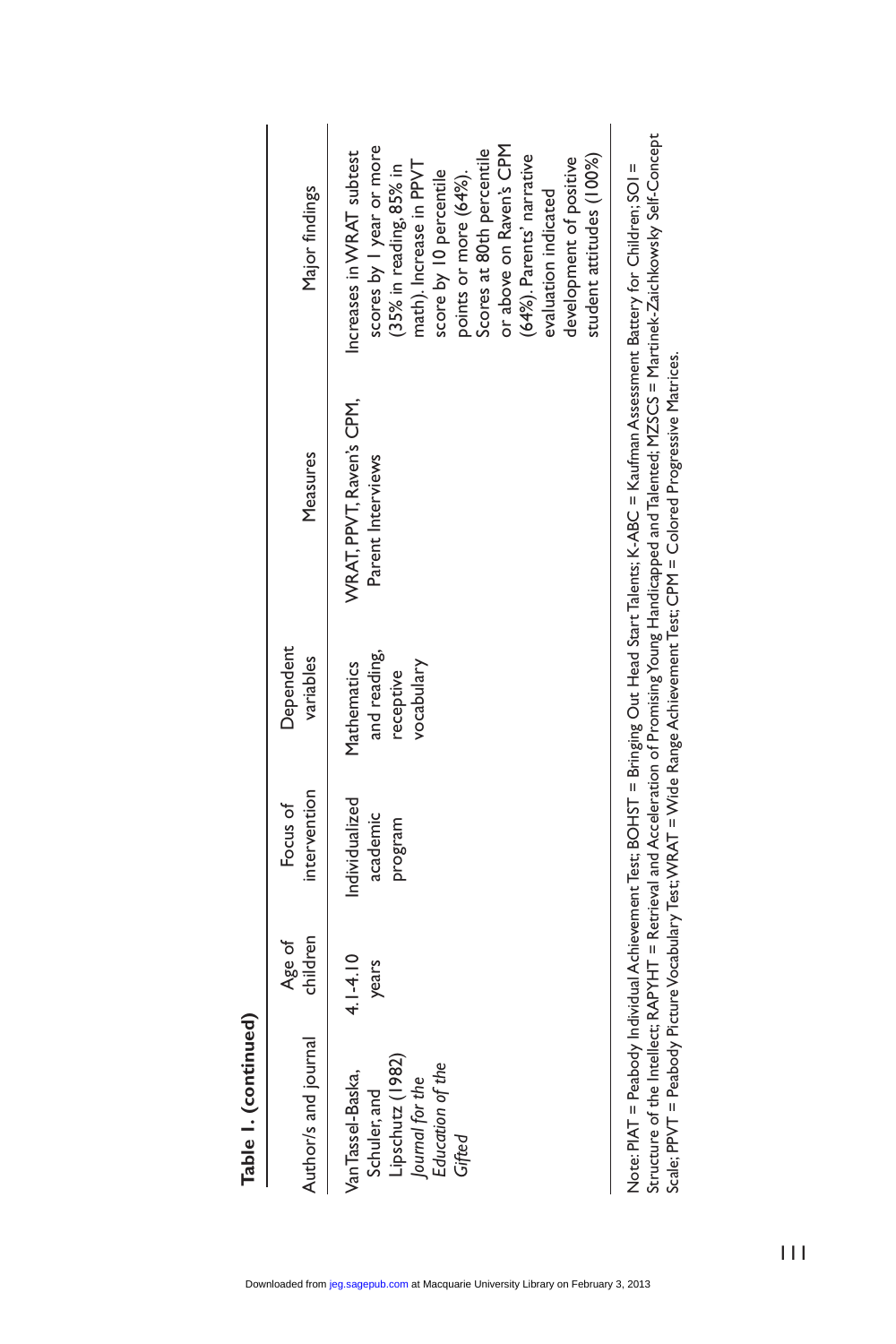*(continued)*

Table 2. Research Design of Studies Included in the Review **Table 2.** Research Design of Studies Included in the Review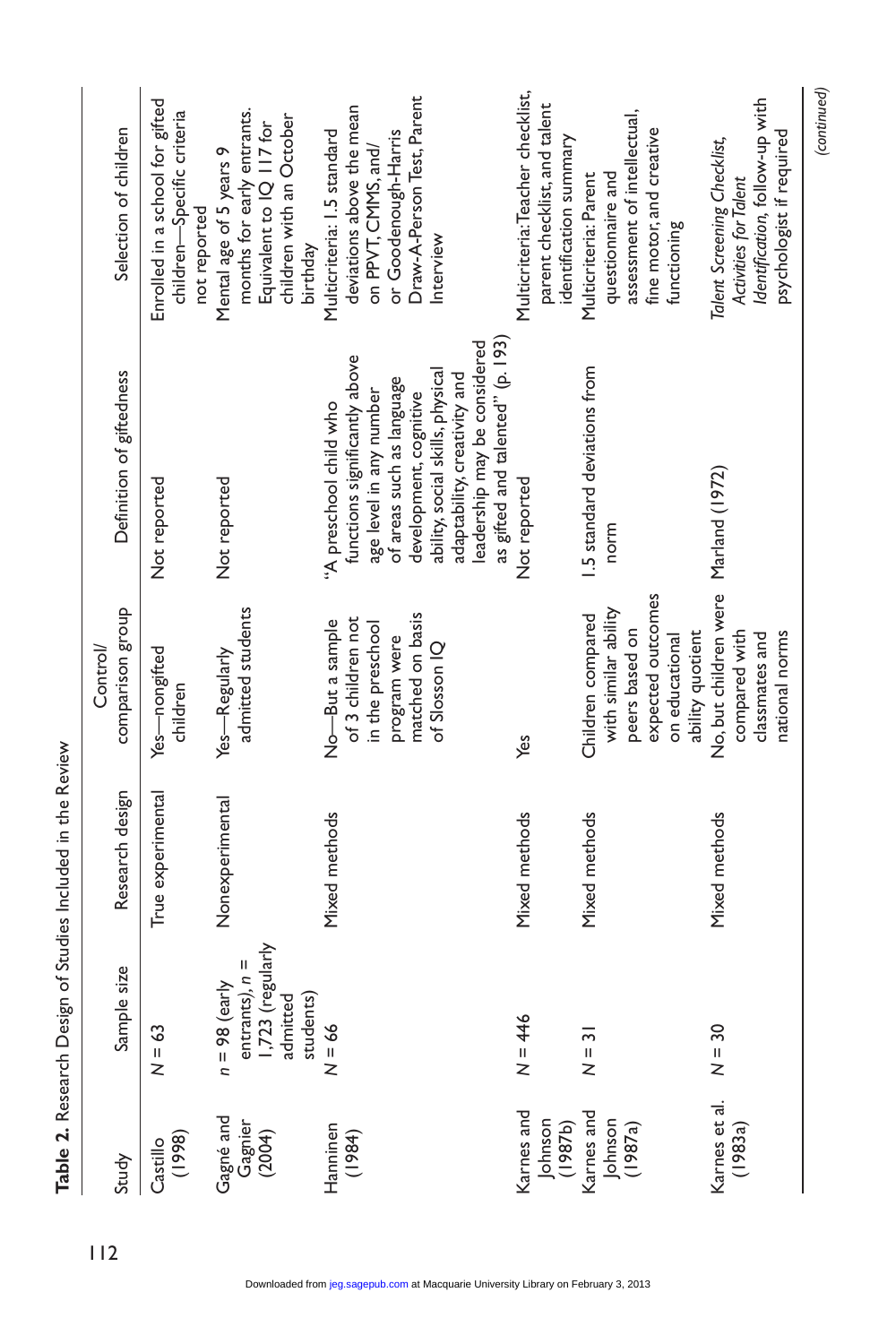| Study                                 | Sample size                                          | Research design                   | comparison group<br>Control                                                                                                                                                    | Definition of giftedness | Selection of children                                                                                                                                                                                                                              |
|---------------------------------------|------------------------------------------------------|-----------------------------------|--------------------------------------------------------------------------------------------------------------------------------------------------------------------------------|--------------------------|----------------------------------------------------------------------------------------------------------------------------------------------------------------------------------------------------------------------------------------------------|
| Karnes et al.<br>(1983b)              | (experimental),<br>$n = 8$ (control)<br>$n = 28$     | Mixed methods                     | yes                                                                                                                                                                            | Marland (1972)           | Identification Checklist<br>Teacher ratings on Talent                                                                                                                                                                                              |
| Meador<br>(1994)                      | (experimental),<br>$n = 41$<br>(control)<br>$n = 23$ | Quasiexperimental                 | experimental and<br>control groups<br>Yes-Both gifted<br>and nongifted                                                                                                         | Not reported             | conducted by school district.<br>Iwo-stage screening process<br>Student interview, parent<br>questionnaire, KBIT, and<br>Einstein Readiness Test<br>administered                                                                                   |
| Obrzut et al.<br>(1984)               | $N = 68$                                             | Nonexperimental-<br>ex post facto | early (latter group<br>Yes-Children who<br>and children who<br>not enter school<br>qualified but did<br>omitted due to<br>small numbers)<br>for early entry<br>did not qualify | Not reported             | assessed informally through<br>achievement, and affective).<br>(perceptual, psychomotor,<br>$IQ \geq 132$ and above average<br>Social-emotional maturity<br>developmental variables<br>performance on other<br>interview by school<br>psychologist |
| Robinson<br>et al. (1997)<br>N.<br>N. | $N = 276$                                            | True experimental                 | nongitted children<br>Yes-But not                                                                                                                                              | Not reported             | on arithmetic subtest of<br>98th percentile or above<br>WPPSI-R, WISC-III, or<br>K-ABC                                                                                                                                                             |
| VanTassel-<br>Baska et al.<br>(1982)  | $\frac{4}{5}$                                        | Mixed methods                     | $\frac{1}{2}$                                                                                                                                                                  | Not reported             | levels above the norm on<br>Children functioning 2-year<br>either reading or math<br>subtests of WRAT                                                                                                                                              |

Note: CMMS = Columbia Mental Maturity Scale; PPVT = Peabody Picture Vocabulary Test; KBIT = Kaufman Brief Intelligence Test;WISC-III = Wechsler Intelligence<br>Scale for Children–Third Edition; K-ABC = Kaufman Assessment Batt Note: CMMS = Columbia Mental Maturity Scale; PPVT = Peabody Picture Vocabulary Test; KBIT = Kaufman Brief Intelligence Test; WISC-III = Wechsler Intelligence Scale for Children–Third Edition; K-ABC = Kaufman Assessment Battery for Children; WRAT = Wide Range Achievement Test.

**Table 2.**

**(continued)**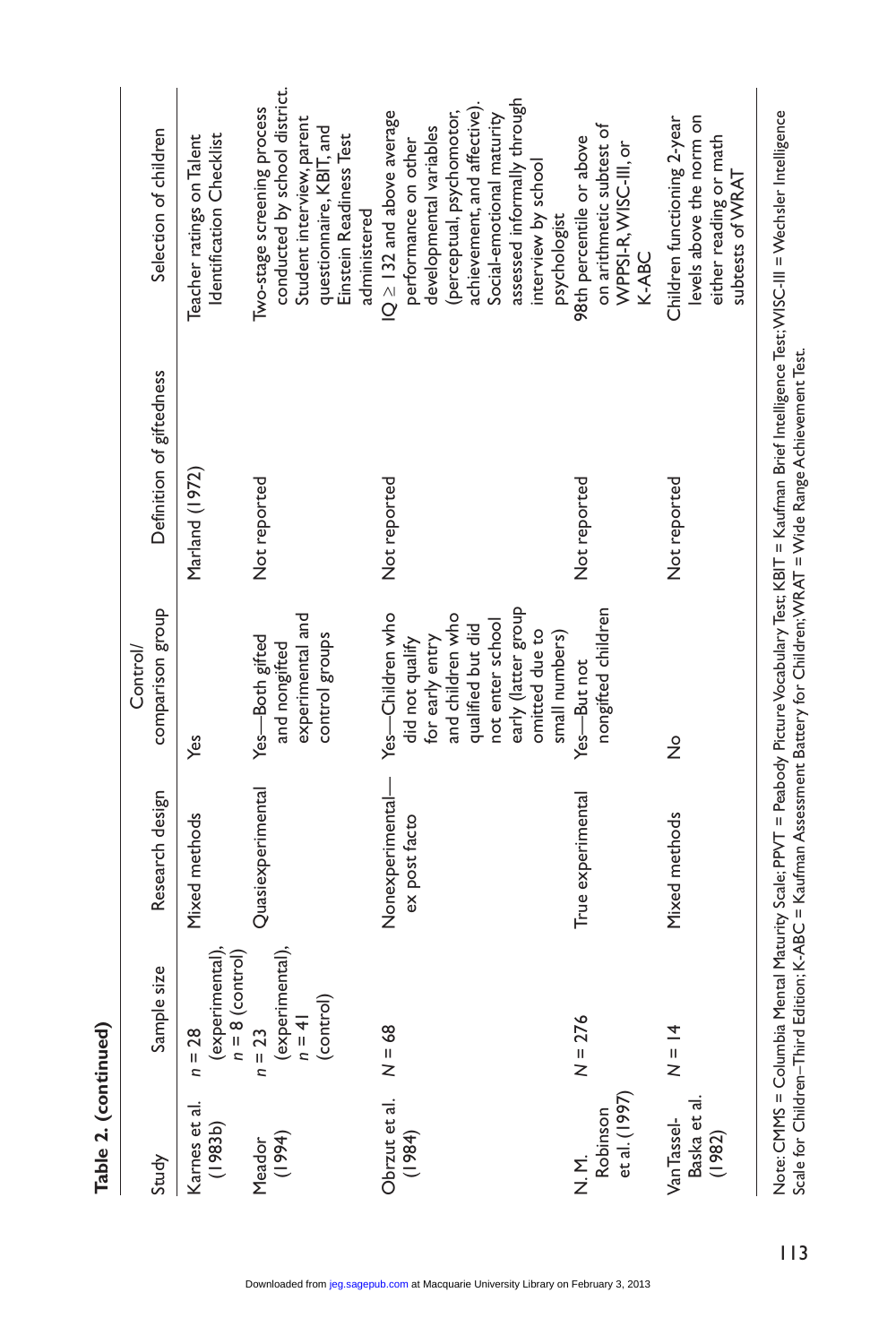of Creative Thinking (Torrance, 1998); norm-referenced tests of academic achievement; and researcher-devised instruments.

Each study was classified according to its research design using the categories suggested by McMillan and Schumacher (2006). Of the 11 studies included, 3 used an experimental research design (true experimental or quasiexperimental), 6 used a mixed-methods approach, and 2 used nonexperimental approaches (see Table 2).

Six studies reported using a control or comparison group in their design (see Table 2). In the case of N. M. Robinson et al. (1997), a control group that consisted of similarly gifted children was used; in other cases, the performance of gifted children was compared with that of nongifted children (Castillo, 1998; Gagné & Gagnier, 2004; Obrzut et al., 1984), and in two cases, both gifted and nongifted control groups were used (Karnes & Johnson, 1987b; Meador, 1994).

## **Results**

The criteria for evaluating the quality of the studies were based on the work of Troia (1999), as well as the *Standards for Reporting on Empirical Social Science Research in AERA Publications* (American Educational Research Association, 2006). The set of criteria used for evaluation is presented in Table 3. Two broad categories of internal and external validity were established. Within the category of internal validity, issues of general design characteristics, measurement and analysis, and interpretation were examined. The category of external validity was divided into research hypotheses, and participant selection and description.

In Tables 4 and 5, each study in this review is evaluated against the quality criteria. Cases in which a criterion was deemed to not be applicable to a particular research design were recorded as *n/a*. Cases in which insufficient information existed in the publication to determine if a criterion had been met were evaluated negatively. The purpose of this review is not to criticize individual studies but to stimulate discussion about the quantity and quality of early childhood research being conducted within the field of gifted education.

### *Internal Validity*

*General design characteristics*. Randomized experimental designs are considered the "gold standard" in educational research and offer procedures by which intersubject differences can be eliminated (McMillan & Schumacher, 2006). Two studies reported using some form of random sampling (Castillo, 1998; N. M. Robinson et al., 1997).

It is generally accepted that rigorous research designs will include a control group (McMillan & Schumacher, 2006). Ideally, interventions should be trialed with both gifted and nongifted control groups for two reasons. The first reason is to eliminate the possibility that an intervention is merely a good teaching technique that is suitable for use with all children. Karnes and Johnson (1987b) noted that their intervention with potentially gifted Head Start children also resulted in gains in higher order thinking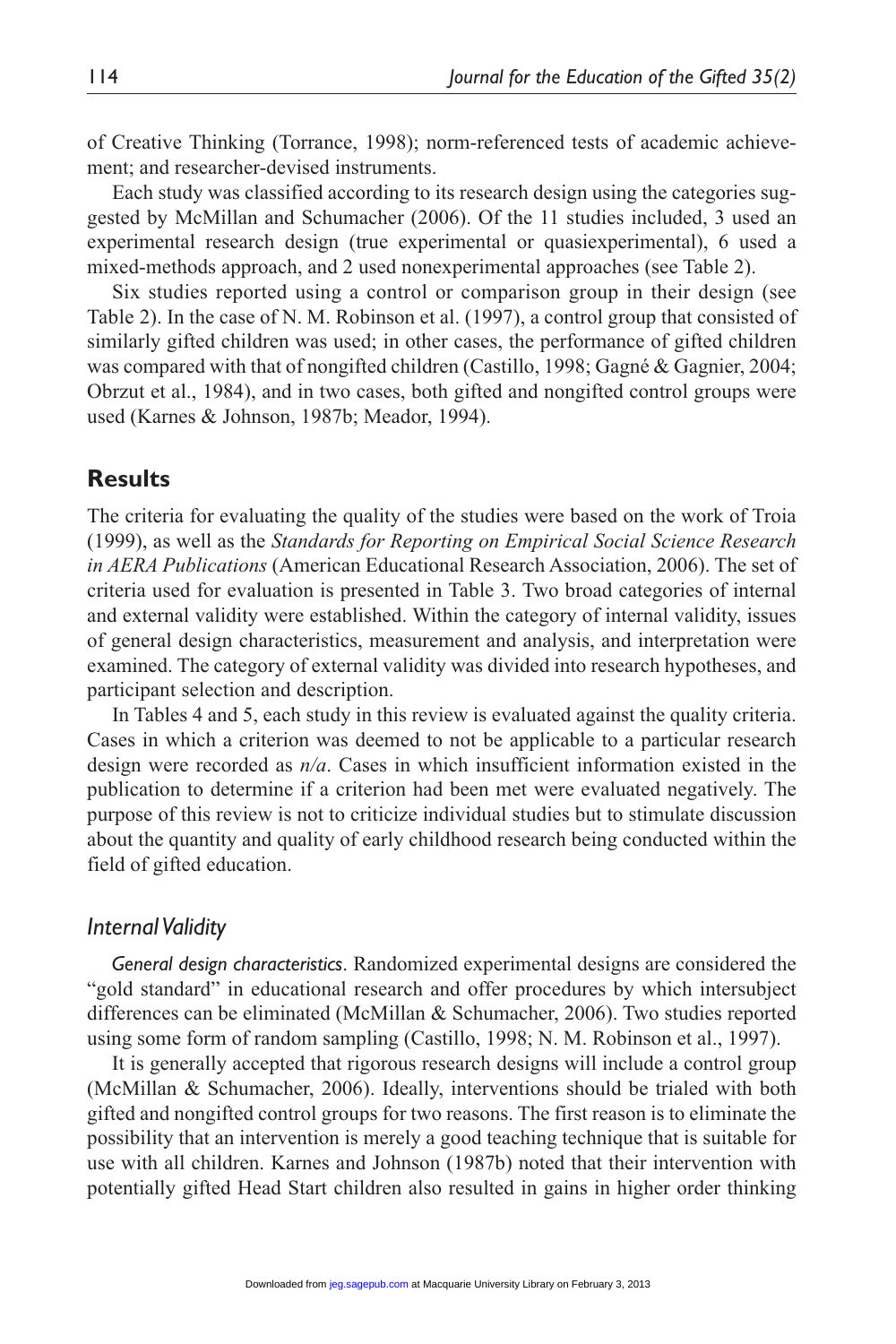| Criterion                                       | Definition                                                                                                                                       |
|-------------------------------------------------|--------------------------------------------------------------------------------------------------------------------------------------------------|
| Internal validity criteria                      |                                                                                                                                                  |
| General design characteristics                  |                                                                                                                                                  |
| Random assignment                               | Participants were randomly assigned to<br>interventions.                                                                                         |
| Control group present                           | A control group was used.                                                                                                                        |
| Intervention conditions explicitly<br>described | Intervention conditions were described in<br>sufficient detail to allow replication.                                                             |
| Length of intervention stated                   | The length of time the intervention took was<br>stated.                                                                                          |
| Measurement                                     |                                                                                                                                                  |
| Operationalized measures                        | Dependent variables were described in<br>enough detail so that the task demands and<br>underlying variables of interest were clearly<br>evident. |
| Suitability of dependent variables              | Dependent variables were relevant to the<br>research hypothesis.                                                                                 |
| Reliability of measures reported                | Appropriate measures of reliability for the<br>dependent variables were present.                                                                 |
| Treatment fidelity                              | A procedure was in place to ensure that<br>the intervention was being implemented<br>faithfully.                                                 |
| Analysis and interpretation                     |                                                                                                                                                  |
| Sufficiently large N                            | The number of participants was appropriate to<br>the research design chosen.                                                                     |
| Analysis techniques described                   | Analytical techniques were described in<br>sufficient detail to permit an understanding<br>of how the data were analyzed.                        |
| Satisfactory statistical analysis               | Statistical tests appropriate to the research<br>hypotheses were carried out and<br>appropriately reported.                                      |
| Effect size reported                            | Effect sizes were reported.                                                                                                                      |
| Evidence of triangulation of data               | Data were triangulated.                                                                                                                          |
| External validity criteria                      |                                                                                                                                                  |
| Research hypotheses                             |                                                                                                                                                  |
| Problem formation                               | A clear and defensible research hypothesis was<br>provided.                                                                                      |
| Contribution to knowledge                       | A clear statement as to the rationale for the<br>research was provided.                                                                          |
| Review of relevant scholarship                  | A review of the relevant scholarship was<br>provided.                                                                                            |
| Design description                              | A clear description of the study design and<br>methods of data collection were included.                                                         |

#### **Table 3.** Criteria for Evaluating Quality of Studies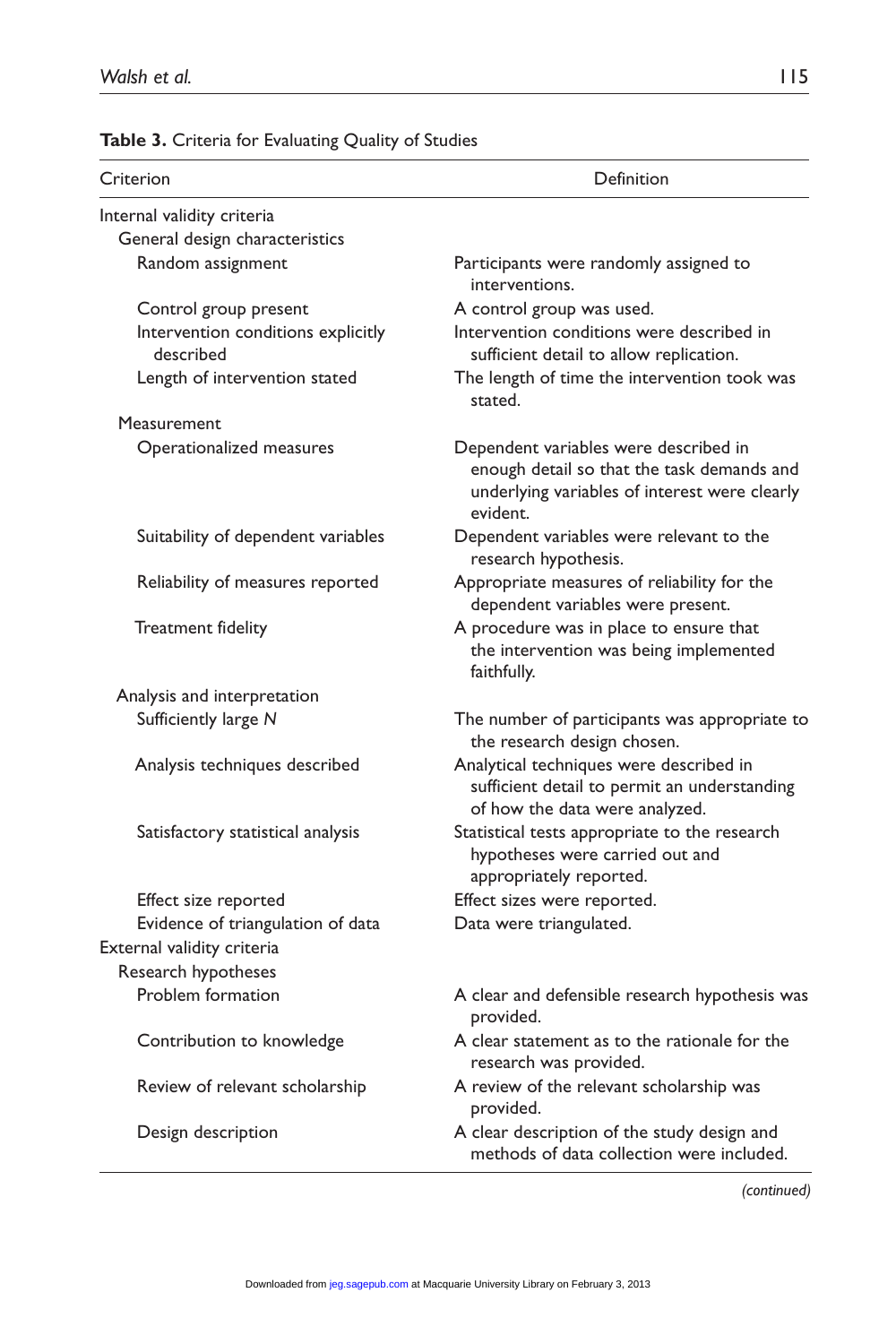| Criterion                             | Definition                                                                                                 |
|---------------------------------------|------------------------------------------------------------------------------------------------------------|
| Participant selection and description |                                                                                                            |
| Participant selection                 | The manner in which the participants were<br>selected for the study was described.                         |
| Age                                   | The mean chronological age of the participants<br>in each group was provided.                              |
| Sex                                   | The number of male and female participants in<br>each group was provided.                                  |
| <b>SES</b>                            | The socioeconomic status of the participants'<br>families was reported.                                    |
| Definition of giftedness              | The definition of giftedness applied to the<br>participants was reported.                                  |
| IQ                                    | IQ or some other standardized measure of<br>ability was reported.                                          |
| Multiple criteria selection           | A multiple-criteria approach using subjective<br>and objective data was used in selecting<br>participants. |

#### **Table 3. (continued)**

Note: SES = socioeconomic status.

skills for the children not identified as gifted. In fact, these children experienced larger gains than those of the gifted children in the intervention group, calling into question whether the treatment is really appropriate only for use with gifted children. The second reason is that if strategies and curriculum appropriate for all children are reserved for the gifted, educators leave themselves open to justifiable accusations of elitism (Borland, 1989; Carter, 1992; Passow, 1982).

The replicability of an intervention depends on it being described in sufficient detail. In eight of the studies reported, there was adequate description for replication.

*Measurement*. In all studies, the outcome measures were operationalized, that is, the dependent variables were described in sufficient detail so that the task demands and underlying variable of interest were clearly evident. Only three studies (Karnes et al., 1983a, 1983b; N. M. Robinson et al., 1997) reported the reliability of the dependent variables.

Treatment fidelity ensures that all participants receive the same intervention. Without it, there is no certainty that the effect on the dependent variables is made by the intervention and not some extraneous factor such as a difference in the teacher delivering the intervention. Only two studies appeared to have any measures of treatment fidelity (Castillo, 1998; Meador, 1994), and in both instances the intervention was administered by the same person. In no study was the issue of treatment fidelity overtly addressed, although one larger study reported using manuals and staff training (N. M. Robinson et al., 1997).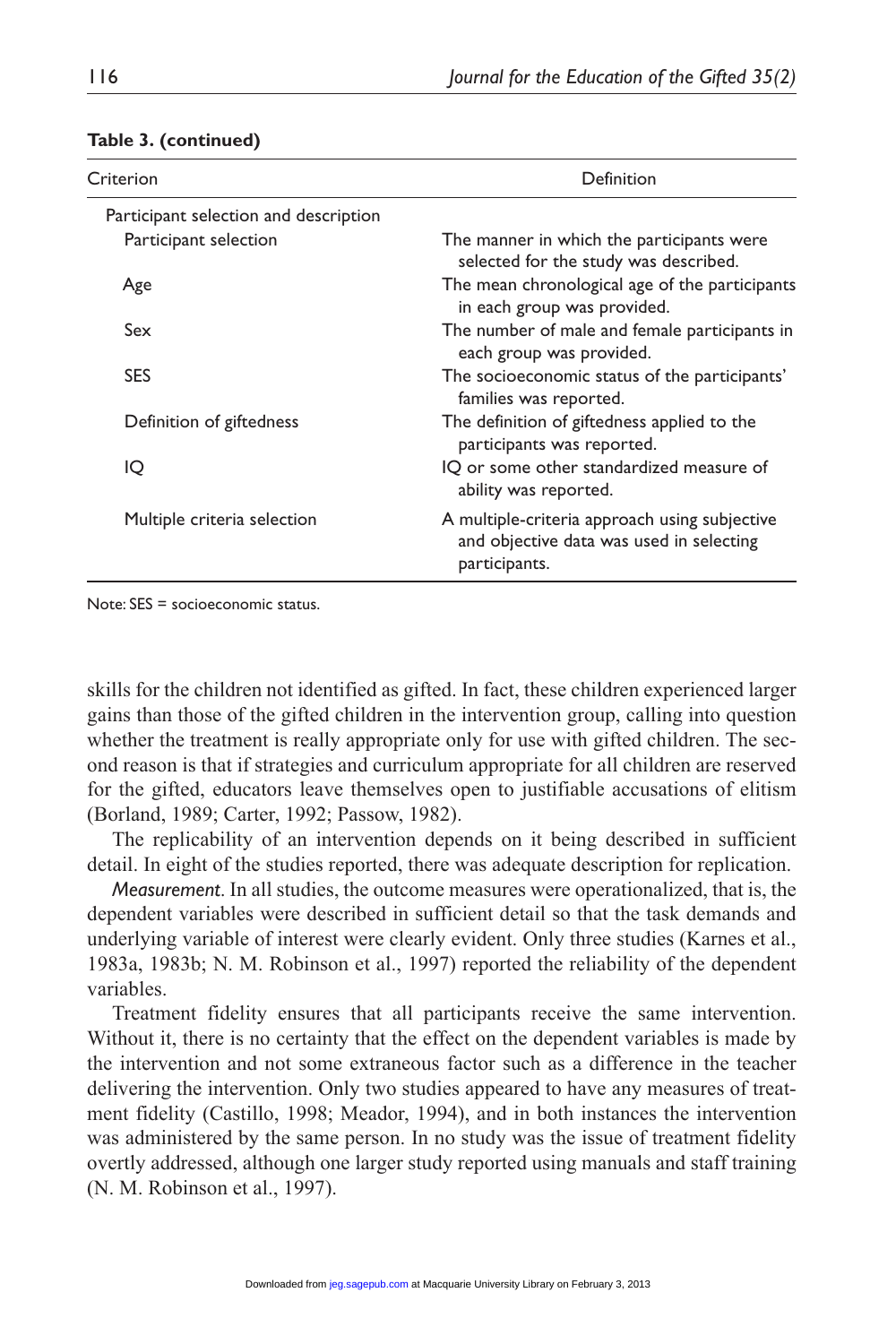| Study                              | assignment<br>Random | group present<br>Control | Intervention<br>conditions<br>described<br>explicitly | intervention<br>Length of<br>stated | Operationalized<br>measures | Suitability of<br>dependent<br>variables | of measures<br>Reliability<br>reported |
|------------------------------------|----------------------|--------------------------|-------------------------------------------------------|-------------------------------------|-----------------------------|------------------------------------------|----------------------------------------|
| Castillo (1998)                    |                      |                          |                                                       |                                     |                             |                                          | z                                      |
| Gagné and Gagnier (2004)           | z                    | z                        | z                                                     |                                     |                             |                                          | z                                      |
| Hanninen (1984)                    | Z                    | Ζ                        |                                                       |                                     |                             |                                          |                                        |
| Karnes and Johnson (1987b)         | z                    |                          |                                                       |                                     |                             |                                          | $Z$ $Z$ $\succ$                        |
| Karnes and Johnson (1987a)         | Ζ                    | z                        | z                                                     |                                     |                             |                                          |                                        |
| Karnes et al. (1983a)              | Ζ                    | Ζ                        | z                                                     |                                     |                             |                                          | $\mathsf{z}$                           |
| Karnes et al. (1983b)              | Z                    | ≻                        | ゝ                                                     |                                     |                             |                                          | $\succ$                                |
| Meador (1994)                      | $\succ$              |                          |                                                       |                                     |                             |                                          | Ζ                                      |
| Obrzut et al. (1984)               | z                    |                          |                                                       |                                     |                             | >                                        | Ζ                                      |
| <b>N. M. Robinson et al. (1997</b> | $\succ$              |                          |                                                       |                                     | ᠈                           | ≻                                        | ≻                                      |
| VanTassel-Baska et al. (1982)      | z                    | z                        |                                                       |                                     |                             |                                          | <sup>7</sup>                           |
|                                    |                      |                          | Analysis                                              | Satisfactory                        |                             |                                          |                                        |
|                                    | Treatment            | Sufficiently             | techniques                                            | statistical                         | Effect size                 |                                          | Evidence of                            |
| Study                              | fidelity             | large N                  | described                                             | analysis                            | reported                    | triangulation of data                    |                                        |
| Castillo (1998)                    | ≻                    |                          |                                                       |                                     | z                           | n/a                                      |                                        |
| Gagné and Gagnier (2004)           | z                    |                          |                                                       |                                     | Z                           |                                          |                                        |
| Hanninen (1984)                    | n/a                  |                          |                                                       |                                     | Ζ                           | z                                        |                                        |
| Karnes and Johnson (1987b)         | Z                    |                          |                                                       |                                     | Z                           |                                          |                                        |
| Karnes and Johnson (1987a)         | $\overline{z}$       | z                        |                                                       |                                     | Z                           |                                          |                                        |
| Karnes et al. (1983a)              | n/a                  | z                        |                                                       |                                     | Ζ                           |                                          |                                        |
| Karnes et al. (1983b)              | n/a                  | Z                        |                                                       |                                     | Ζ                           |                                          |                                        |
| Meador (1994)                      | $\succ$              |                          |                                                       |                                     | Ζ                           |                                          |                                        |
| Obrzut et al. (1984)               | Z                    |                          |                                                       |                                     | Ζ                           | ≻                                        |                                        |
| N. M. Robinson et al. (1997        | Ζ                    |                          |                                                       |                                     | Ζ                           | Z                                        |                                        |
| VanTassel-Baska et al. (1982)      | z                    | z                        |                                                       |                                     | z                           |                                          |                                        |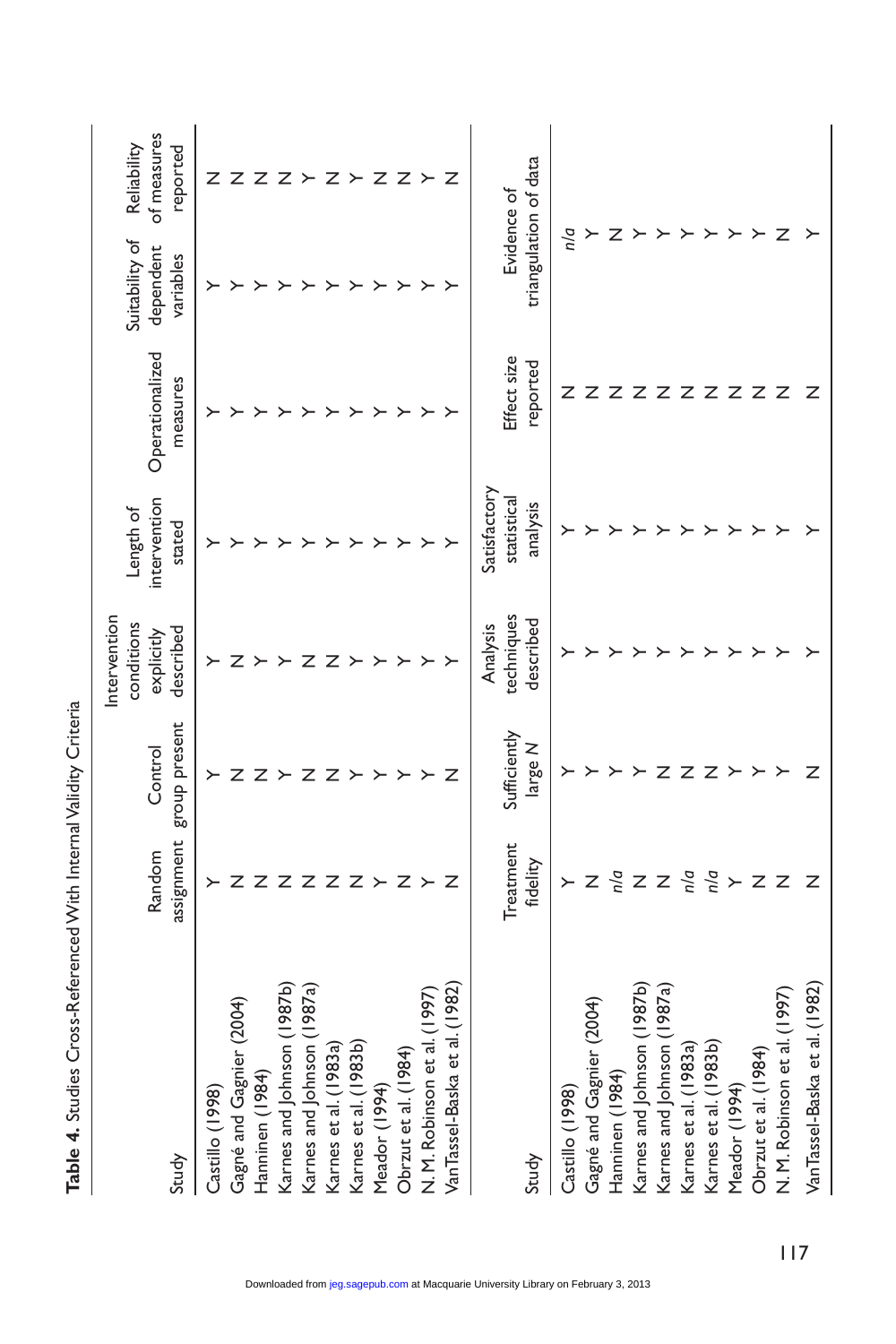| Study                             | formation<br>Problem | Contribution<br>knowledge<br>g | Review of<br>relevant | scholarship description<br>Design | Participant<br>selection | Age | Sex | SES | giftedness IQ selection<br>Definitions<br>ō | Multiple<br>criteria |
|-----------------------------------|----------------------|--------------------------------|-----------------------|-----------------------------------|--------------------------|-----|-----|-----|---------------------------------------------|----------------------|
| Castillo (1998)                   |                      |                                |                       |                                   |                          |     |     |     |                                             |                      |
| Gagné and Gagnier I               |                      |                                |                       |                                   |                          |     |     |     |                                             |                      |
| (1984)<br>Hanninen (              |                      |                                |                       |                                   |                          |     |     |     |                                             |                      |
| Karnes and Johnson                |                      |                                |                       |                                   |                          |     |     |     |                                             |                      |
| 987a <br>Karnes and Johnson       |                      |                                |                       |                                   |                          |     |     |     |                                             |                      |
| Karnes et al. (1983a              |                      |                                |                       |                                   |                          |     |     |     |                                             |                      |
| Karnes et al. (1983b              |                      |                                |                       |                                   |                          |     |     |     |                                             |                      |
| Meador (1994)                     |                      |                                |                       |                                   |                          |     |     |     |                                             |                      |
| Obrzut et al. (1984)              |                      |                                |                       |                                   |                          |     |     |     |                                             |                      |
| N. M. Robinson et al.             |                      |                                |                       |                                   |                          |     |     |     |                                             |                      |
| (1982)<br>Van Tassel-Baska et al. |                      |                                |                       |                                   |                          |     |     |     | Z                                           |                      |
|                                   |                      |                                |                       |                                   |                          |     |     |     |                                             |                      |

Table 5. Studies Cross-Referenced With External Validity Criteria **Table 5.** Studies Cross-Referenced With External Validity Criteria

Note: SES = socioeconomic status.

Note: SES = socioeconomic status.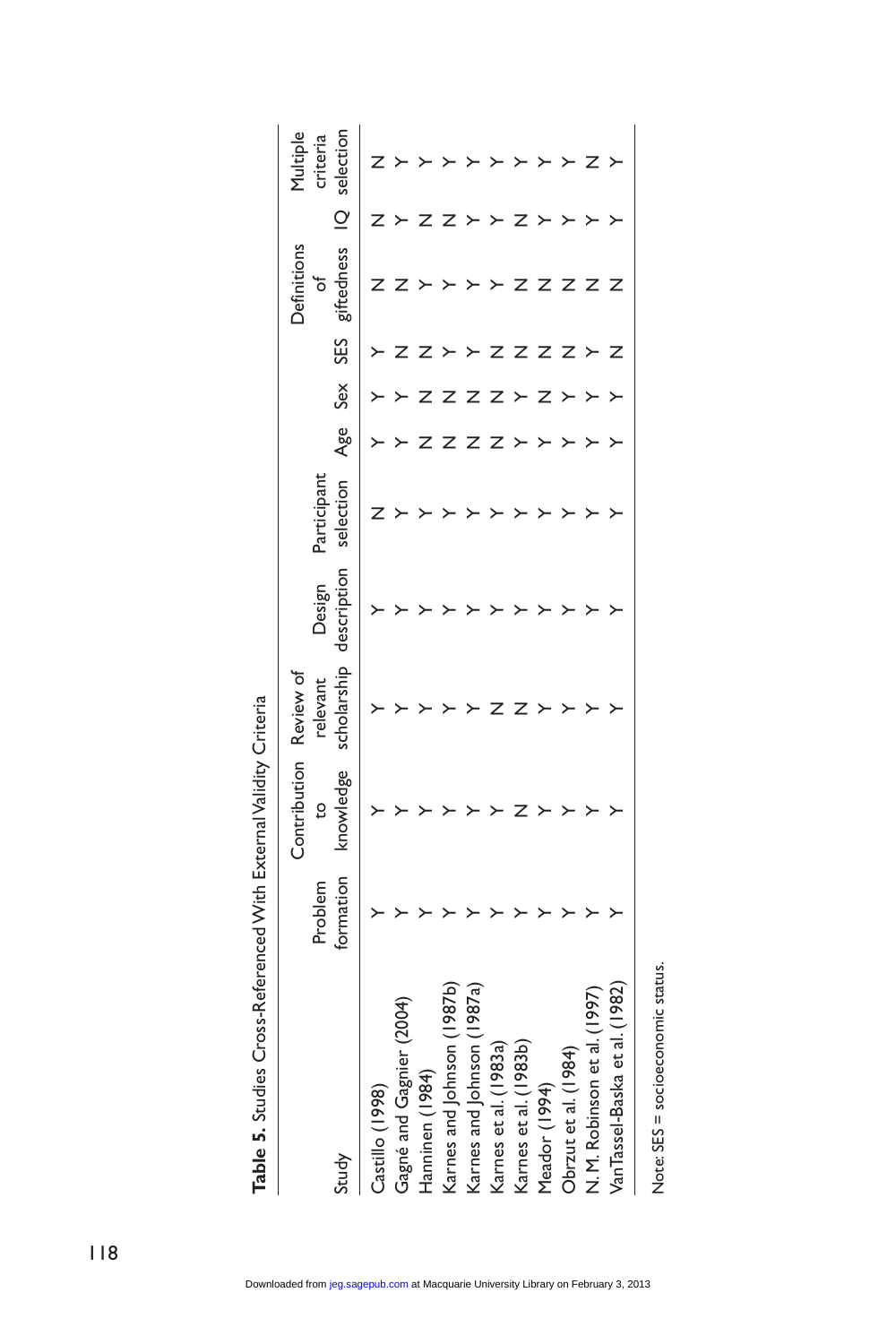*Analysis and interpretation*. In most studies, the number of participants was small. No studies reported effect size, despite broad acceptance that practical significance of results is based on its calculation (McMillan & Schumacher, 2006). All studies showed evidence of triangulation of data through using multiple data sources.

# *External Validity*

*Research hypotheses*. All studies included a clear and defensible research hypothesis, and all, with the exception of one (Karnes et al., 1983b), stated the contribution that their research made to the knowledge of the field. Two studies did not include a review of scholarship relevant to the field (Karnes et al., 1983a, 1983b). This omission could be attributed to the fact that these articles were reporting on different aspects of the same study, and a review of the literature had been included in an early article. All studies had clear descriptions of the design used and the ways in which data were collected.

*Participant selection and description*. One study (Castillo, 1998) did not include sufficient information on the way in which participants in the study had been selected. In this particular case, it was reported that the children were deemed to be intellectually gifted because they had been placed in a program for gifted children, but no detail was given on how the children had been selected for that program.

Many studies did not include information as basic as the mean age for the cohort being studied or the gender distribution. Only 4 of the studies stated the definition of giftedness that underpinned the intervention and selection of students. In all, 7 studies reported the IQ of the children involved in the study. Multiple criteria selection was used by 9 of the 11 studies.

# **Discussion**

The small number of studies, varying methodologies, and quality of those reviewed suggest that early childhood researchers in the field of gifted education still have much work to do before it can be claimed that true evidence-based practice exists. Admittedly, there are many difficulties in conducting empirical research in gifted education, and this may account for the paucity of research and the variability in quality. These difficulties relate to issues with sample sizes, problems with sampling, definitions of giftedness, finding and selecting appropriate dependent variables to use with gifted children, and the measurement of these outcome variables in programs for young gifted children.

# *Samples*

The size of the target population (i.e., gifted students in early childhood years) is, by definition, small (Ziegler & Raul, 2000), with definitions ranging from the top  $10\%$ of the population (Gagné, 2003) to more conservative estimates of the top 2%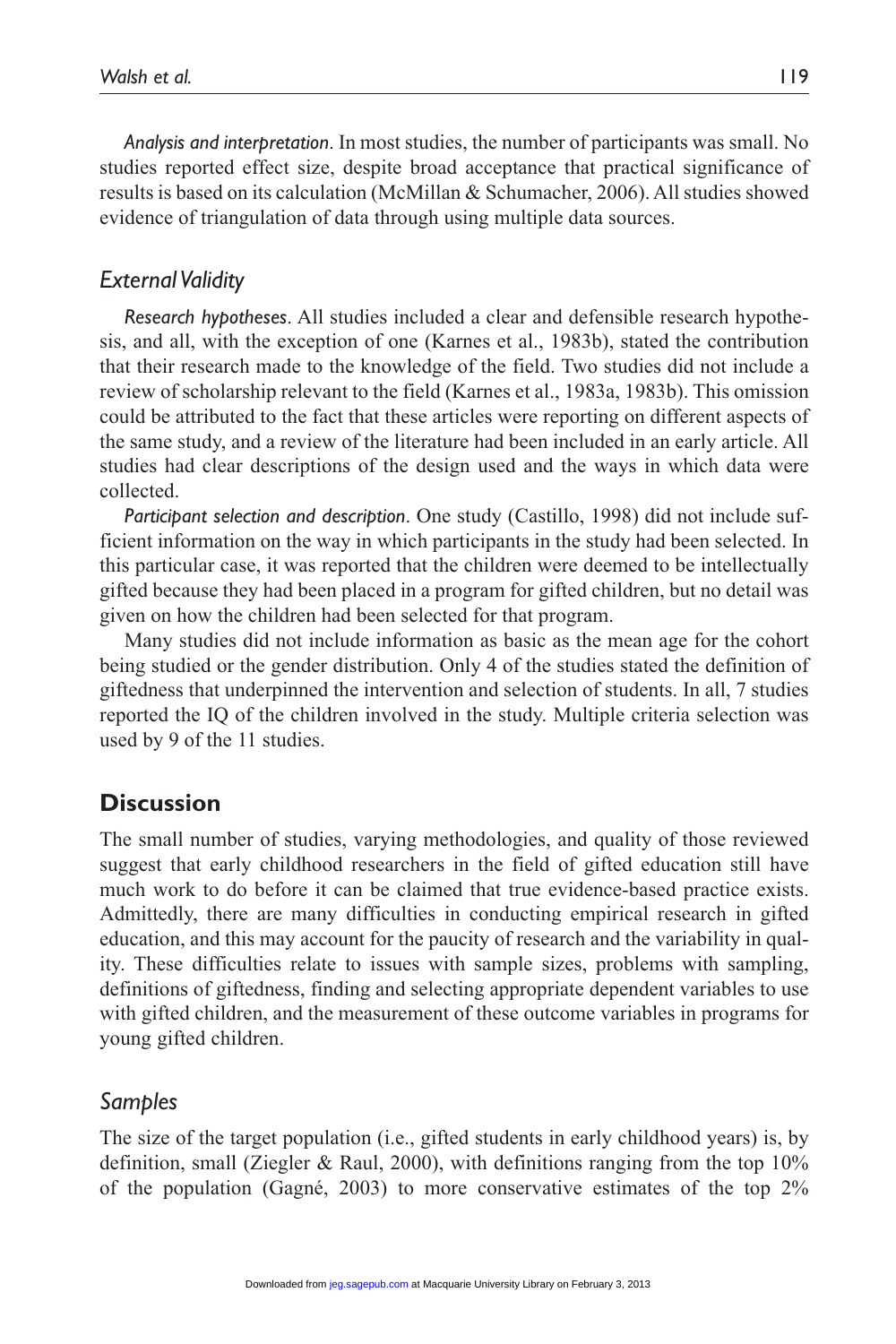(Terman, 1925). This means that finding samples of sizes that will provide sufficient external validity is difficult, especially when adding a specific age range into the mix. In addition, finding suitable children is more difficult in the prior-to-school years because of the variety of care arrangements that exist; for example, children may be cared for by their parents on one day, a grandparent on another, and attend preschool or day care for the other 3 days a week (N. M. Robinson, 2008). This problem is further exacerbated when conducting research with very young children because both parents and educators have an understandable impetus to protect their children. Most of the studies related to prior-to-school settings had very small samples, that is, less than 30. The one exception to this rule was the study by Karnes and Johnson (1987b) where an already-established program (Retrieval and Acceleration of Promising Young Handicapped and Talented [RAPYHT]) was able to be expanded and replicated using participants from the Head Start Program. The question that needs to be asked is why other preschool programs that have appeared to be successful with young gifted children have not been replicated and studied with larger sample sizes.

## *Control and Comparison Groups*

Although it is acknowledged that a control and/or comparison group is fundamental to a good experimental design, few of the studies included in this review reported the use of a control group. Some of the reviewed studies made attempts to control variables using other methods. Unable to find a suitable comparison group, Karnes and Johnson (1987a) compared children's grade level achievement tests with the scores that would have been expected based on their educational ability quotient. They found that only 3% of the students were performing below expectation, although whether this can be attributed to the intervention is difficult to determine without a valid control group.

Karnes et al. (1983b) used a regression-discontinuity analysis, where the effectiveness of an intervention is assessed using the "correlation between ratings on the entry criteria and post-test scores to obtain estimates of performance for each group" (p. 106). They used a comparison group of children who were enrolled in the same classroom but did not qualify for RAPYHT to determine whether gains made in the program were educationally significant or merely due to maturation, the regular educational program, or the testing process. They found that, even with small sample sizes, the children in the intervention performed better on tests of their talent area, creative functioning, and school-related achievement motivation than those who did not take part.

### *Random Sampling*

There are ethical issues regarding random assignment of students to treatment and control groups in research with gifted children. Is it educationally responsible, for example, to withhold a potentially beneficial intervention from an individual child to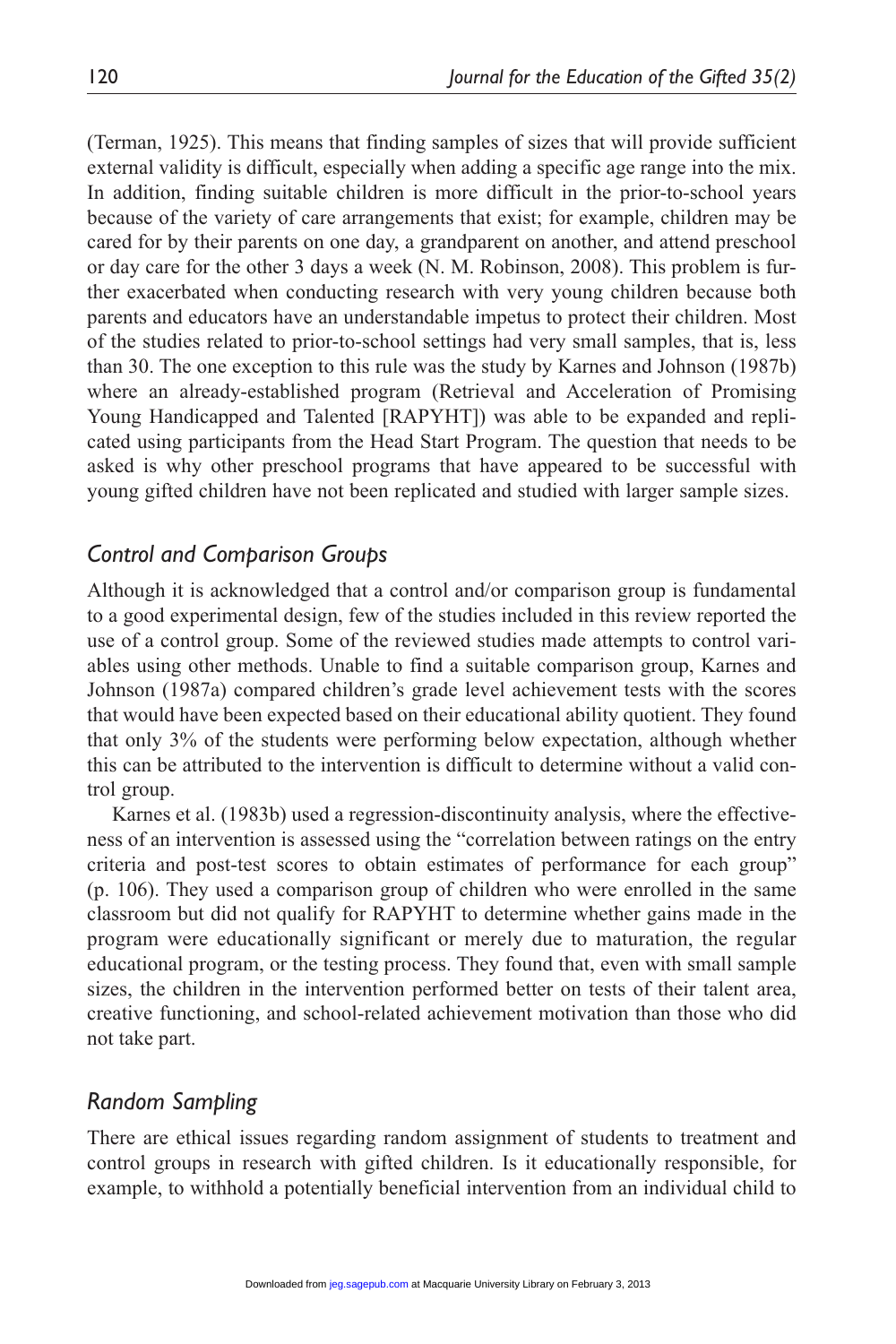ascertain whether the program is effective (Borland, 1989; Carter, 1992; Kitano & Perez, 1998)? It has been suggested that research designs allowing for the intervention to be subsequently administered to the control or nonintervention groups provide a way to circumvent this dilemma. This is not always possible, however, and greatly increases the length and cost of a study. None of the studies reviewed here were able to offer their intervention to the control group, where one existed, after the experimental phase.

# *Definitions of Giftedness*

A surprising aspect of the review was the number of studies that did not define the intended meaning of "giftedness." Only two studies referred to a formally recognized definition of giftedness, perhaps reflecting the difficulty practitioners may have in operationalizing formal definitions in the early childhood context. The preponderance of definitions of giftedness and a heated debate around these has made comparing studies of interventions for gifted children difficult (Carter, 1991; Ziegler & Raul, 2000). For example, if the model used by one study defines giftedness as high achievement whereas another uses ability scores, then the data collected may be different, making comparison of the studies problematic.

# *Multiple Criteria Identification*

One area in which the studies appeared stronger was an acknowledgment that multidimensional identification procedures were essential (A. Robinson et al., 2007), with most studies employing a range of measures to select gifted participants. Interestingly, VanTassel-Baska et al. (1982) reported using a multicriteria approach to screen candidates but found that parent information was not a good discriminator of ability, with all parents in their study reporting that their child was functioning at a high level. VanTassel-Baska et al. concluded that test scores were a better measure of potential success in their highly academic program than data obtained from parents. This is perhaps unsurprising given the outcomes for the study were measured by the use of test scores.

## *Dependent Variable Measures*

A wide range of dependent variable measures were used across the studies. Kitano and Perez (1998) suggested that research with children in the early childhood years is particularly challenging because of the difficulties researchers encounter in finding suitable instruments for measuring intellectual gains in young children following educational interventions. In some instances, a tool may not have a normative sample of young children, thereby rendering a comparison with the normal population problematic. In addition, the advanced ability of the young gifted child may mean a ceiling effect is encountered when using instruments that are age appropriate (Borland, 1989;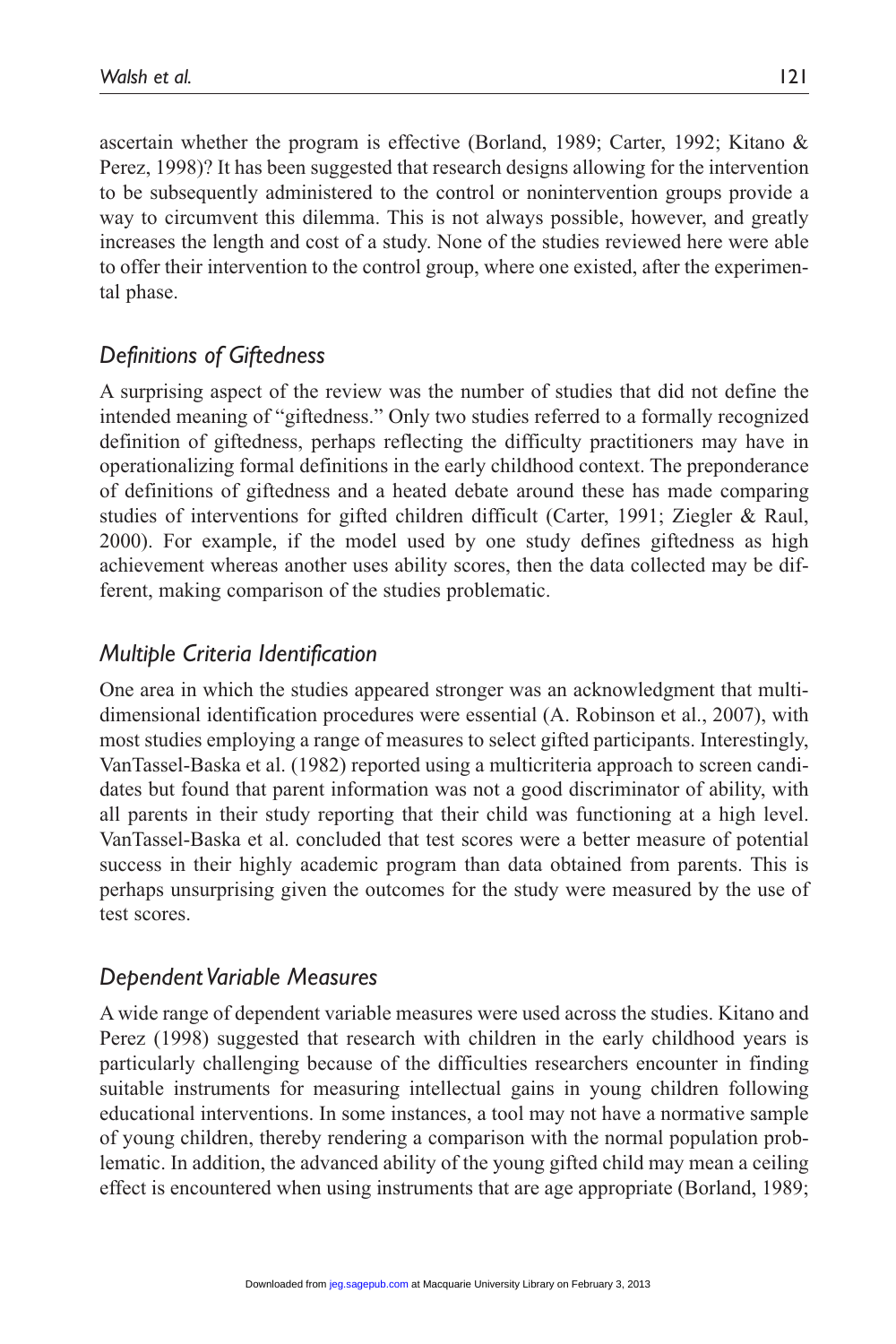Carter, 1991). For example, has a child who enters a program with scores at the 99th percentile and leaves the program in the same percentile range really made no gains during the year, or does the postintervention score reflect the limitations of the measure at its upper limit? Furthermore, there are no established criteria as to what the size of gain should be to determine whether a program or intervention has been successful. Measures of effect size, in addition to statistical significance, can assist in alleviating this problem. However, none of the interventions reported here included any effect size measures.

VanTassel-Baska et al. (1982) reported setting measurable objectives for their program, including such outcomes as "Program students will increase their vocabulary concept mastery by 10 percentile points as measured by the PPVT pre and post" (p. 47). They reported the mean score gains for the cohort but not individual scores or gains, despite mentioning that some individual results were outstanding. With such a small and exceptional sample, a single-subject design might prove a further option for experimental research in this area.

Some researchers (Mathews & Burns, 1992; Morgan, 2007) suggested that using quantitative measures of program effectiveness is simply too difficult and that qualitative measures such as parent, teacher, and student surveys and interviews provide rich data for program evaluation. Hertzog et al. (1999) noted that it is often "difficult to 'see' learning as it is happening, or to document the processes of thinking" (p. 44). They concluded that even without traditional pre- and posttest measures, teachers could report on student growth by documenting the experiences of children before, during, and after the intervention.

While the perceptions of participants and their parents are an important factor in a program's success and effectiveness, curriculum decisions should not be based solely on perceived benefits without attempting to measure real gains in knowledge and skills. To be able to do this, a clear idea of what is being measured needs to be established. Conducting research that measures the effectiveness of interventions requires these interventions to have clearly articulated goals and outcomes. With gifted children, goals and outcomes can be difficult to define. Educators are working to extend and challenge children who are likely to have, in their areas of strength, already mastered and moved beyond the curriculum outcomes suitable for same-aged peers. Kitano and Perez (1998) suggested that the goals that are appropriate for young gifted children are often long term, individual, and hard to define operationally, such as prevention of later underachievement or development of intellectual risk taking. The measurement of gains or success in these areas and over such a period presents a challenge for researchers.

Karnes and Johnson (1987a) suggested that rather than cognitive goals, suitable objectives for gifted preschoolers include

(a) a healthy self-concept and good self-esteem;

(b) appropriate interpersonal skills;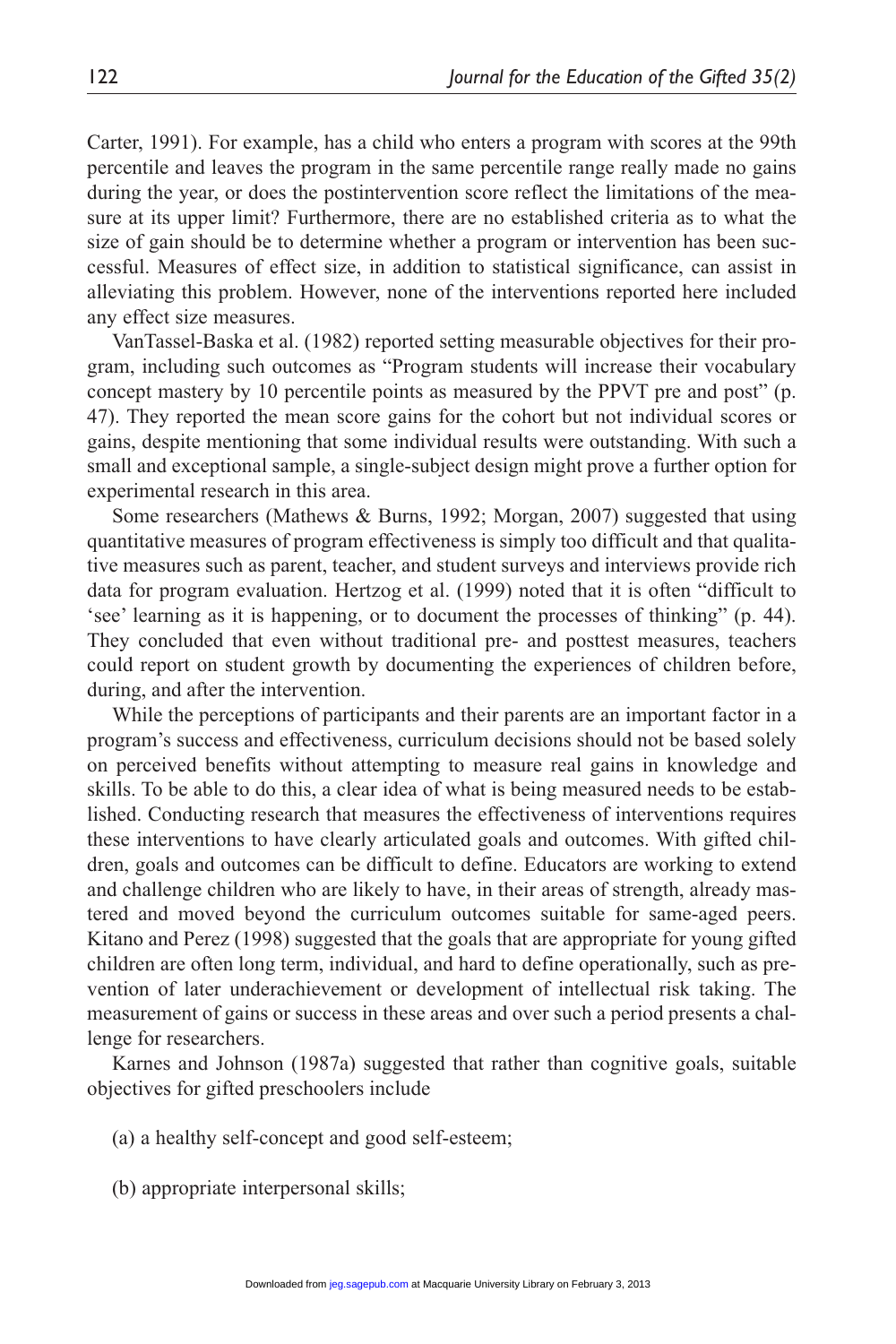- (c) a high level of curiosity and motivation to learn;
- (d) ability to persist at task;
- (e) willingness to take risks;
- (f) ability to engage in creative and productive thinking;
- (g) acquisition of higher level thinking process; and
- (h) ability to work independently and in groups. (p. 198)

#### *Implications for Future Research*

Effective delivery of interventions for young gifted children requires educators who understand the theory behind the particular intervention. The current gap between research in the field of gifted education and the day-to-day practice of educators was highlighted in a survey of practitioners conducted by Wadlington and Burns (1993). They found that although educators acknowledged that exposure to materials and concepts that would usually be deemed inappropriate for young children may be valid for the gifted, most were neither using such advanced materials nor teaching concepts that research had indicated were within the grasp of young mathematically advanced students, such as time and measurement. The ease with which interventions can be adopted in the regular early childhood setting should be a fundamental concern to researchers developing and trialing new interventions for young gifted children.

Karnes and Johnson's (1987a) evaluation of the three programs for young gifted children at the University of Illinois and an earlier review of conceptual models for young gifted children (Karnes et al., 1982) found that, despite differences in approach, each program showed measurable gains for the children involved. Karnes and Johnson (1987a) concluded that the differences in approach clearly supported the notion that there was no single best way to cater to the needs of gifted children. They did, however, suggest a number of common factors such as the importance of appropriate multicriteria identification of the children, parental involvement, ongoing assessment, linking of programming to assessment, programming that builds on strengths and promotes higher level thinking, and an emphasis on divergent thinking.

Surprisingly, only two studies relating to early entry to elementary school were located (Gagné & Gagnier, 2004; Obrzut et al., 1984), despite a number of well-known and oft-cited reviews and meta-analyses supporting its use with young gifted children (Kulik & Kulik, 1984; Proctor, Black, & Feldhusen, 1986; Rogers, 1992). It would appear that much of what we know about the effectiveness of early entry is based on studies conducted in the 1950s and 1960s. Given significant changes in early years educational strategies and pedagogy, coupled with Rogers' (1992) finding that the effect sizes for acceleration on the whole appeared to be declining in the period 1966- 1988, this could well be an area ripe for further investigation.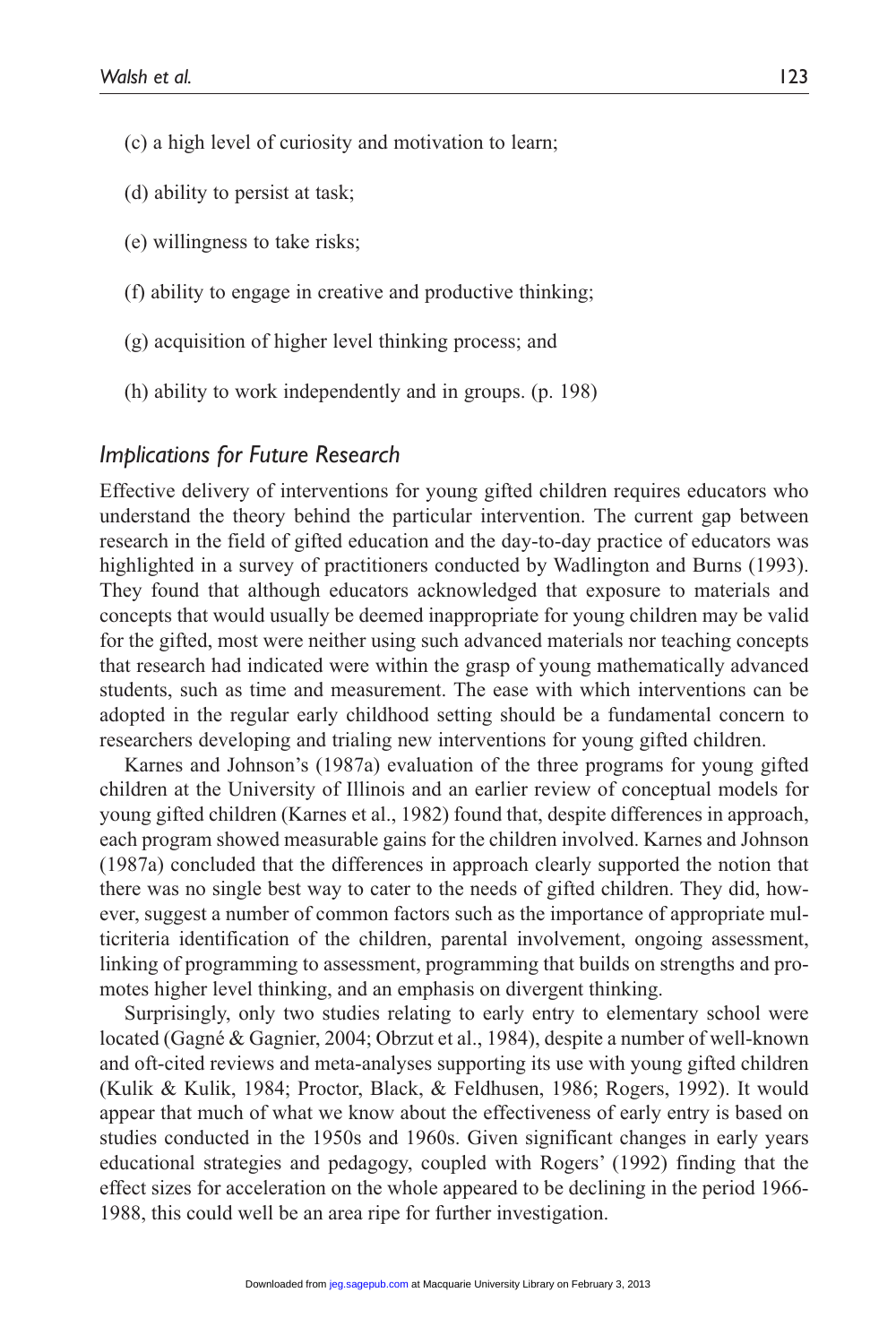It is also interesting to note that, with only one exception (Obrzut et al., 1984), the studies reported in this article appeared in gifted education journals rather than mainstream early childhood education or special education journals. Perhaps those working in the field of early childhood gifted education need to draw more fully on the experiences and research methods of colleagues working with young children in early childhood settings and young children with other special needs. If not, as White et al. (2003) suggested, we risk "the danger that practice remains limited by the particular ideas of those who are influential in the field and is self-perpetuating, and that other options are not considered" (p. vii). There were, for example, no single-subject designs reported in the research included in this review despite the design's popularity with special populations and in disability research. A further search of gifted education publications revealed only one published single-subject design (Simonsen, Little, & Fairbanks, 2010). Swassing and Amidon (1991), Foster (1986), and most recently Simonsen and Little (2011) suggested that this design has particular appeal for research in gifted education.

# **Conclusion**

It is clear that establishing evidence-based practice in early childhood gifted education is a challenging undertaking. Too much of what is written in the field is based on wellmeaning opinions, attempts to extrapolate early childhood practice from research carried out on older children, or poorly designed studies. It would appear that one of the greatest shortcomings of gifted programs for young children is a lack of wellarticulated and measurable goals. Past researchers have provided many suggestions as to what may constitute the most effective types of programs for young gifted children. The challenge now is to critically evaluate these suggestions. There is clearly a need for rigorous research that investigates the types of interventions and programs that deliver the best outcomes for young gifted children. Program philosophy, conception of giftedness, target population, and environmental factors will all influence the exact nature of these outcomes.

### **Funding**

This research was supported by a Macquarie University Research Award for Areas and Centres of Excellence scholarship.

#### **Declaration of Conflicting Interests**

The authors declared no potential conflicts of interests with respect to the research, authorship, and/or the publication of this article.

#### **References**

Adkins, D., & Ballif, B. (1973). *Animal crackers: A test of motivation to achieve*. Monterey, CA: McGraw-Hill.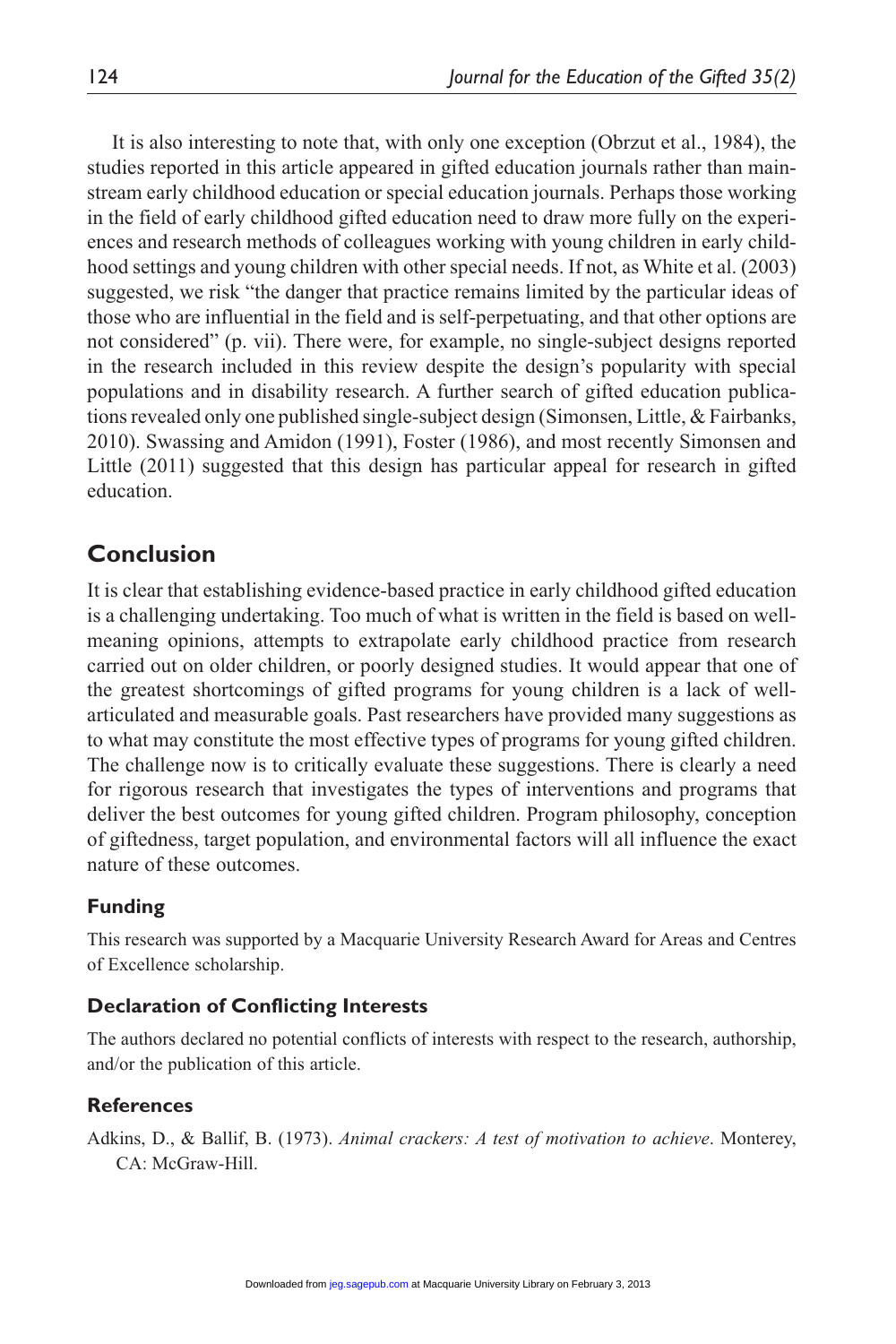- American Educational Research Association. (2006). Standards for reporting on empirical social science research in AERA publications. *Educational Researcher, 35*, 33-40.
- Barbour, N., & Shaklee, B. D. (1998). Gifted education meets Reggio Emilia: Visions for curriculum in gifted education for young children. *Gifted Child Quarterly, 42*, 228-237.
- Borland, J. H. (1989). *Planning and implementing programs for the gifted*. New York, NY: Teachers College Press.
- Carter, K. R. (1991). Evaluation of gifted programs. In N. K. Buchanan & J. F. Feldhusen (Eds.), *Conducting research and evaluation in gifted education* (pp. 245-274). New York, NY: Teachers College Press.
- Carter, K. R. (1992). A model for evaluating programs for the gifted under non-experimental conditions. *Journal for the Education of the Gifted, 15*, 266-283.
- \*Castillo, L. C. (1998). The effect of analogy instruction on young children's metaphor comprehension. *Roeper Review, 21*, 27-31.
- Chamberlin, S. A., Buchanan, M., & Vercimak, D. (2007). Serving twice-exceptional preschoolers: Blending gifted education and early childhood special education practices in assessment and program planning. *Journal for the Education of the Gifted, 30*, 372-393.
- Coates, D., Thompson, W., & Shimmin, A. (2008). Using learning journeys to develop a challenging curriculum for gifted children in a nursery (kindergarten) setting. *Gifted and Talented International, 23*, 97-104.
- Diezmann, C. M., & English, L. D. (2001). Developing young children's multidigit number sense. *Roeper Review, 24*, 11-13.
- Diezmann, C. M., & Watters, J. J. (1997). Bright but bored: Optimising the environment for gifted children. *Australian Journal of Early Childhood, 22*(2), 17-21.
- Foster, W. (1986). The application of single subject research methods to the study of exceptional ability and extraordinary achievement. *Gifted Child Quarterly, 30*, 33-37.
- Gagné, F. Y. (2003). Transforming gifts into talents: The DMGT as a developmental theory. In N. Colangelo & G. A. Davis (Eds.), *Handbook of gifted education* (3rd ed., pp. 60-74). Boston, MA: Allyn & Bacon.
- \*Gagné, F. Y., & Gagnier, N. (2004). The socio-affective and academic impact of early entrance to school. *Roeper Review, 26*, 128-138.
- \*Hanninen, G. E. (1984). Effectiveness of a preschool program for the gifted and talented. *Journal for the Education of the Gifted, 7*, 192-204.
- Hensel, N. H. (1991). Social leadership skills in young children. *Roeper Review, 14*, 4-6.
- Hertzog, N. B., Klein, M. M., & Katz, L. G. (1999). Hypothesizing and theorizing: Challenge in an early childhood curriculum. *Gifted and Talented International, 14*, 38-49.
- Johnsen, S. K., & Ryser, G. R. (1996). An overview of effective practices with gifted students in general-education settings. *Journal for the Education of the Gifted, 19*, 379-404.
- Jolly, J. L., & Kettler, T. (2008). Gifted education research 1994-2003: A disconnect between priorities and practice. *Journal for the Education of the Gifted, 31*, 427-446.
- Karnes, M. B., Brown, J. G., Shwedel, A. M., & Svoboda, M. H. (1980). *RAPYHT project talent assessment checklist*. Urbana: University of Illinois.
- \*Karnes, M. B., & Johnson, L. J. (1987a). An imperative: Programming for the young gifted/ talented. *Journal for the Education of the Gifted, 10*, 195-214.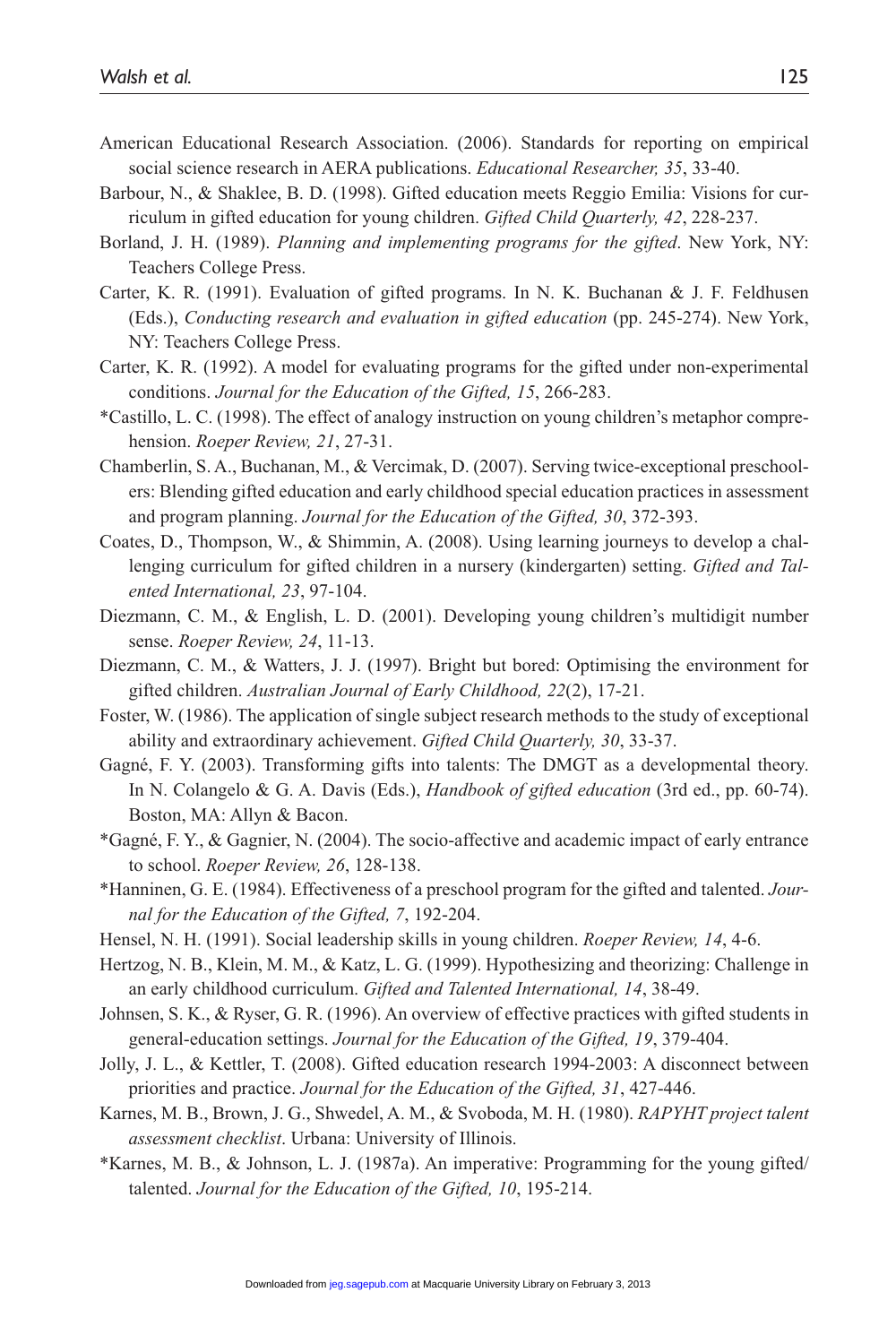- \*Karnes, M. B., & Johnson, L. J. (1987b). Bringing out Head Start talents: Findings from the field. *Gifted Child Quarterly, 31*, 174-179.
- \*Karnes, M. B., Shwedel, A. M., & Lewis, G. F. (1983a). Long-term effects of early programming for the gifted/talented handicapped. *Journal for the Education of the Gifted, 6*, 266-278.
- \*Karnes, M. B., Shwedel, A. M., & Lewis, G. F. (1983b). Short-term effects of early programming for the young gifted handicapped child. *Exceptional Children, 50*, 103-109.
- Karnes, M. B., Shwedel, A. M., & Linnemeyer, S. A. (1982). The young gifted/talented child: Programs at the University of Illinois. *Elementary School Journal, 12*, 195-213.
- Kaufman, A. S., & Kaufman, N. L. (1982). *Kaufman Assessment Battery for Children*. Circle Pines, MN: American Guidance Services.
- Kitano, M. K., & Perez, R. I. (1998). Developing the potential of young gifted children from low-income and culturally and linguistically diverse backgrounds. In J. F. Smutny (Ed.), *The young gifted child: Potential and promise, an anthology*, (pp. 119-132). Cresskill, NJ: Hampton Press.
- Koshy, V., & Robinson, N. M. (2006). Too long neglected: Gifted young children. *European Early Childhood Education Research Journal, 14*, 113-126.
- Kulik, J. A., & Kulik, C.-L. C. C. (1984). Effects of accelerated instruction on students. *Review of Educational Research, 54*, 409-425.
- Maker, C. J. (1986). Suggested principles for gifted preschool curricula. *Topics in Early Childhood Special Education, 6*, 62-73.
- Maker, C. J., & Schiever, S. W. (2005). *Teaching models in education of the gifted* (3rd ed.). Austin, TX: PRO-ED.
- Marland, S.P. (1972). *Education of the Gifted and Talented. Report to the Congress of the United States by the US Commissioner of Education.* Washington, DC: US Government Printing Office.
- Mathews, F. N., & Burns, J. M. (1992). A parent evaluation of a public preschool gifted program. *Roeper Review, 15*, 69-72.
- McMillan, J. H., & Schumacher, S. (2006). *Research in education: Evidence-based enquiry* (6th ed.). Boston, MA: Pearson and AB.
- \*Meador, K. S. (1994). The effects of synectics training on gifted and nongifted kindergarten students. *Journal for the Education of the Gifted, 18*, 55-73.
- Milchus, M. J., Farrah, G. A., & Reitz, W. (1967). *SCAMIN self-concept and motivation inventory*. Dearborn Heights, MI: Person-O-Metrics.
- Morgan, A. (2007). Experiences of a gifted and talented enrichment cluster for pupils aged five to seven. *British Journal of Special Education, 34*, 114-153.
- \*Obrzut, A., Nelson, R. B., & Obrzut, J. E. (1984). Early school entrance for intellectually superior children: An analysis. *Psychology in the Schools, 21*, 71-77.
- Passow, H. A. (1982). Differentiated curricula for the gifted/talented. Ventura, CA: Ventura County Superintendent of Schools Office.
- Proctor, T. B., Black, K. N., & Feldhusen, J. F. (1986). Early admission of selected children to elementary school: A review of the research literature. *Journal of Educational Research, 80*, 70-76.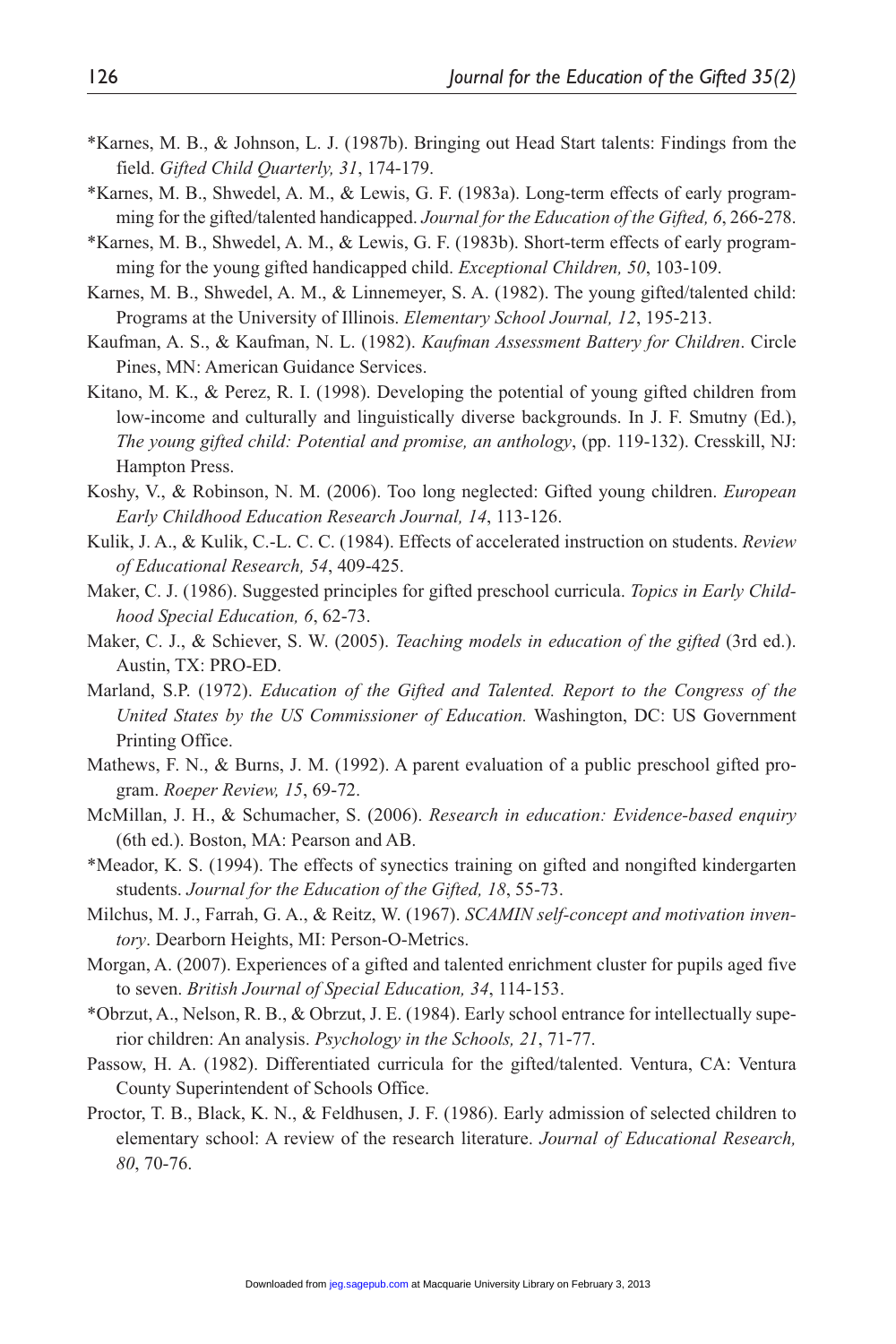- Quay, H. C. (1979). Classification. In H. C. Quay & J. S. Werry (Eds.), *Psychopathological disorders of childhood* (2nd ed., pp. 1-42). New York, NY: Wiley.
- Robinson, A., Shore, B. M., & Enerson, D. L. (2007). *Best practices in gifted education: An evidence-based guide*. Waco, TX: Prufrock Press.
- Robinson, N. M. (2000). Giftedness in very young children: How seriously should it be taken? In R. C. S. Friedman & B. M. Shore (Ed.), *Talents unfolding: Cognition and development* (pp. 7-26). Washington, DC: American Psychological Association.
- Robinson, N. M. (2008). Early childhood. In J. A. Plucker & C. M. Callahan (Eds.), *Critical issues and practices in gifted education: What the research says* (pp. 179-194). Waco, TX: Prufrock Press.
- \*Robinson, N. M., Abbott, R. D., Berninger, V. W., Busse, J., & Mukhopadhyay, S. (1997). Developmental changes in mathematically precocious young children: Longitudinal and gender effects. *Gifted Child Quarterly, 41*, 145-158.
- Robinson, N. M., Reis, S. M., Neihart, M., & Moon, S. M. (2002). Social and emotional issues facing gifted and talented students: What have we learned and what should we do now? In M. Neihart, S. M. Reis, N. M. Robinson, & S. M. Moon (Eds.), *The social and emotional development of gifted children: What do we know?* (pp. 267–288). Washington, DC: The National Association for Gifted Children.
- Rogers, K. B. (1992). A best-evidence synthesis of the research on acceleration for gifted learners. In N. Colangelo, S. G. Assouline, & D. L. Ambroson (Eds.), *Talent development: Proceedings from the 1991 Henry B. and Jocelyn Wallace national symposium on talent development* (pp. 406-409). Unionville, NY: Trillium.
- Rosenbusch, M. H., & Draper, D. C. (1985). Gifted preschoolers: Learning Spanish as a second language. *Roeper Review, 7*, 209-212.
- Science Research Associates Inc. (1985). *Survey of basic skills (Form P)*. Chicago, IL: Author.
- Simonsen, B., & Little, C. A. (2011). Single-subject research in gifted education. *Gifted Child Quarterly, 55*, 158-162.
- Simonsen, B., Little, C. A., & Fairbanks, S. (2010). Effects of task difficulty and teacher attention on the off-task behaviour of high-ability students with behavior issues. *Journal for the Education of the Gifted, 34*, 245-260.
- Smutny, J. F. (1999). A special focus on young gifted children. *Roeper Review, 21*, 172-173.
- Swassing, R. H., & Amidon, S. R. (1991). Single-subject research with gifted and talented students. In N. K. Buchanan & J. F. Feldhusen (Eds.), *Conducting research and evaluation in gifted education: A handbook of methods and applications*. New York, NY: Teachers College Press.
- Terman, L. M. (1925). *Genetic studies of genius: Mental and physical traits of a thousand gifted children* (Vol. 1). Stanford, CA: Stanford University Press.
- Thorndike, R. L., Hagen, E. P., & Sattler, J. M. (1986). *The Stanford–Binet Intelligence Scale: Fourth edition*. Chicago, IL: Riverside.
- Torrance, E. P. (1981). *Thinking creatively in action and movement*. Bensenville, IL: Scholastic Testing Service.
- Torrance, E. P. (1998). *The Torrance tests of creative thinking norms—Technical manual figural (streamlined) forms A & B*. Bensenville, IL: Scholastic Testing Service.